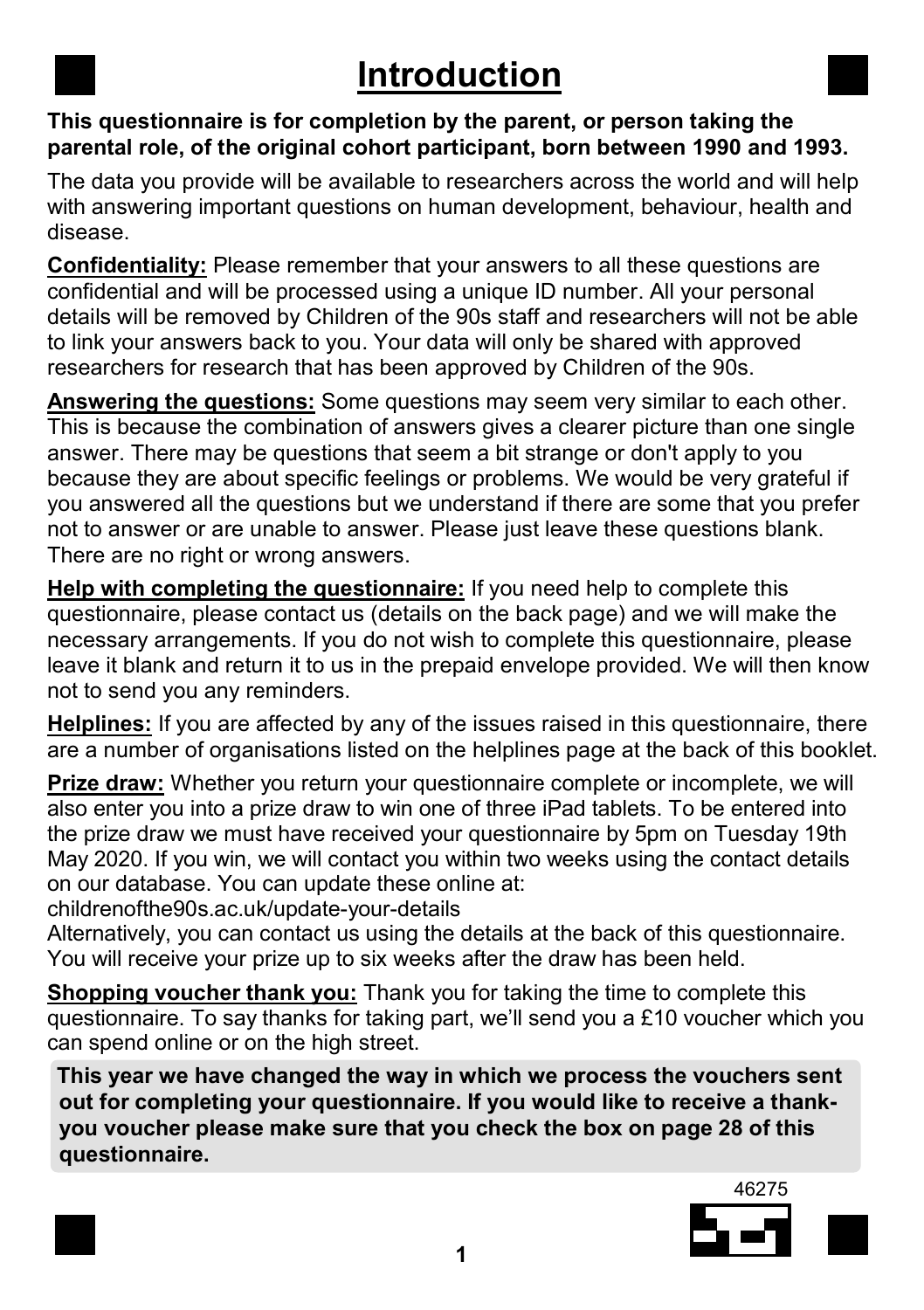

Please use a **black** pen. To answer questions simply put a **cross** (not a tick) in the circle/box which is most accurate in your opinion, like this:

If you make a mistake, shade the circle/box in like this:

then cross the correct circle/box.

If you are answering questions which ask you to give further details, please make sure you write inside the boxes. If possible, please use CAPITAL LETTERS.

When writing numbers inside boxes, please don't touch the sides of the box.

If you make a mistake when writing numbers inside boxes, please cross through the box and write your answer next to the box.

Please read each question carefully. Some questions are very similar to others or refer to different time periods.

If you do not want to answer a question, or if it does not apply to you, leave it blank.

There is a blank space available at the back of the questionnaire if you need additional space. If you use this sheet, please clearly indicate the question number you are answering.



2 R





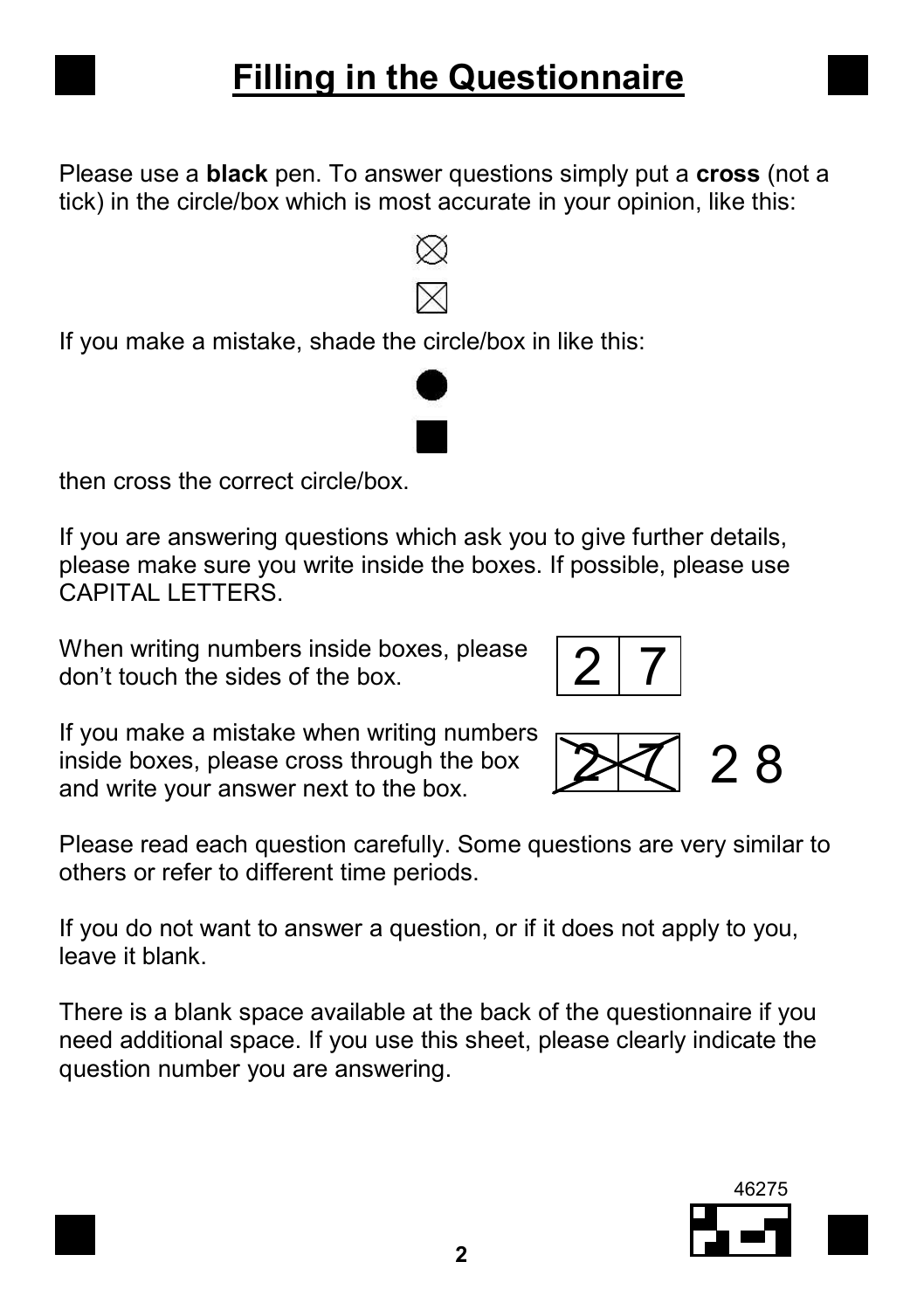# **Contents**

|            |                                     | Page |
|------------|-------------------------------------|------|
| Section A: | About You                           | 4    |
| Section B: | <b>Your Health</b>                  | 6    |
| Section C: | <b>Your Faith and Beliefs</b>       | 11   |
| Section D: | <b>Your Feelings</b>                | 15   |
| Section E: | Reproductive Health (females only)  | 18   |
| Section F: | Shaping the Future                  | 23   |
| Section G: | <b>Completing the Questionnaire</b> | 26   |

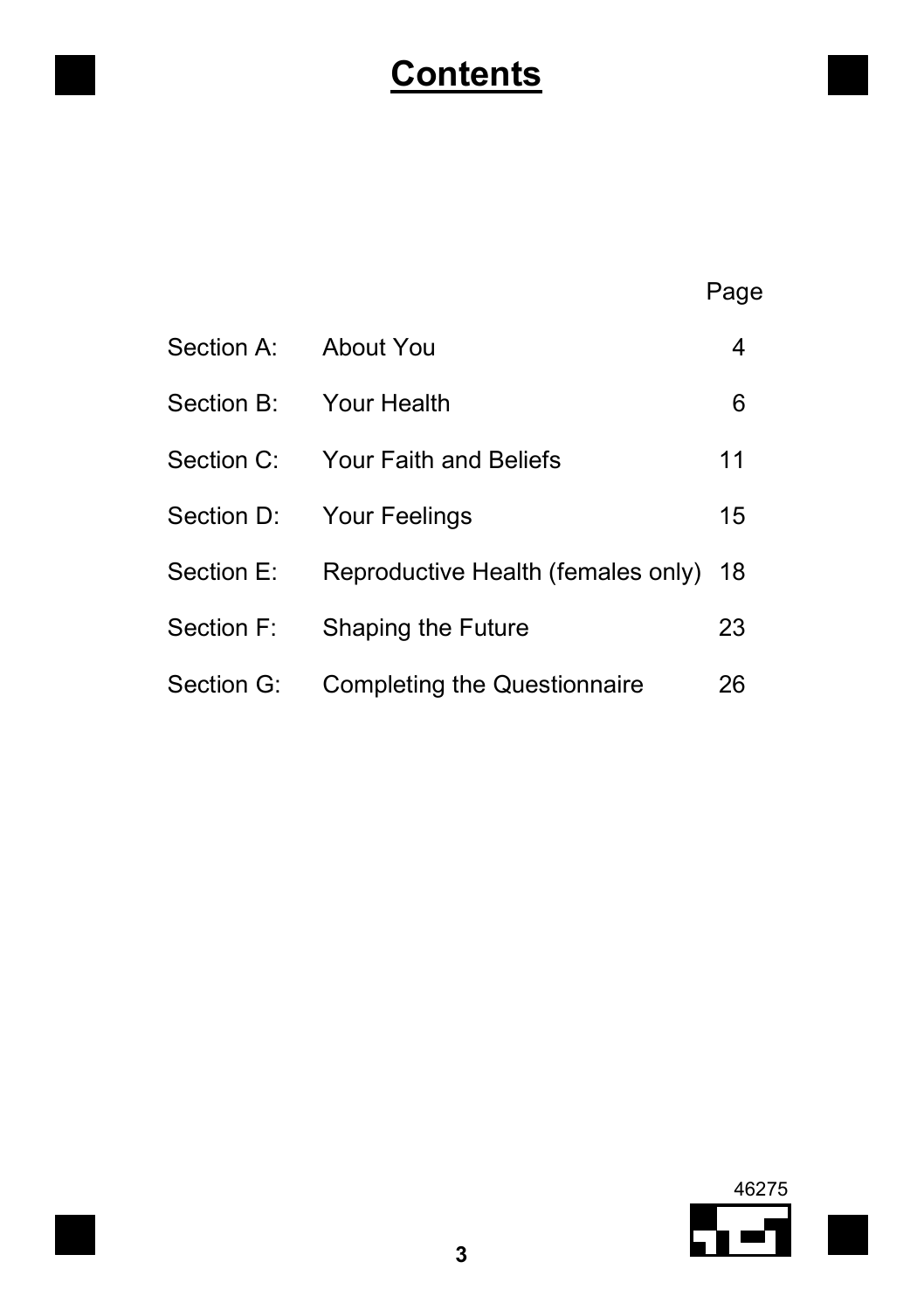## Section A: About You

This section is about your current employment, education and housing. We know that you may have answered questions like this in the past. We are asking again in case anything has changed. Please complete this section even if nothing has changed.

A1) Are you currently: Please cross one box on each line.

Please cross through circles like this:  $\mathbb X$ 

|    | $1.40$ you can only . Though or occurs one work on buon milo. | Yes              | <b>No</b>       |
|----|---------------------------------------------------------------|------------------|-----------------|
| a. | In full-time paid work (30 or more hours a week)              | 1 O              | $\circ$ O       |
| b. | In part-time paid work (less than 30 hours a week)            | $1\Omega$        | ٥O              |
| C. | In irregular or occasional work                               | 1 $\bigcirc$     | $\circ$ $\circ$ |
| d. | Retired                                                       | $1\Omega$        | ٥O              |
| е. | Unemployed and looking for work                               | $1\Omega$        | $\circ$ $\circ$ |
| f. | Unable to work through sickness/disability                    | $1^1$ $\bigcirc$ | $\circ$ O       |
| g. | In full-time education                                        | $1^{\circ}$      | $\circ$ $\circ$ |
| h. | In part-time education                                        | 1 O              | $^{\circ}$ O    |
| i. | Doing voluntary work                                          | $1\bigcap$       | $\circ$ $\circ$ |
| j. | Self-employed                                                 | 1 O              | $\circ$ O       |
| k. | A full/part-time carer                                        | 1 $\bigcirc$     | $\circ$ $\circ$ |
| I. | Other work or education activity (please describe)            | 1 O              | $\circ$ O       |
|    |                                                               |                  |                 |
|    |                                                               |                  |                 |
|    |                                                               |                  |                 |

#### If you are not engaged in any form of paid work, please go to question A6 on the next page.

A2) In your job, do you have any formal responsibilities for supervising the work of other employees? Do not include supervising children (e.g. teacher).

| Yes $10$ |  |  | No $\circ$ O |
|----------|--|--|--------------|
|----------|--|--|--------------|

A3) How many people work in the place where you work?

 $1 - 9$   $10$  $10 - 24$  2 O

 $25 - 499 = 30$ 500 or more  $4 \Omega$ 



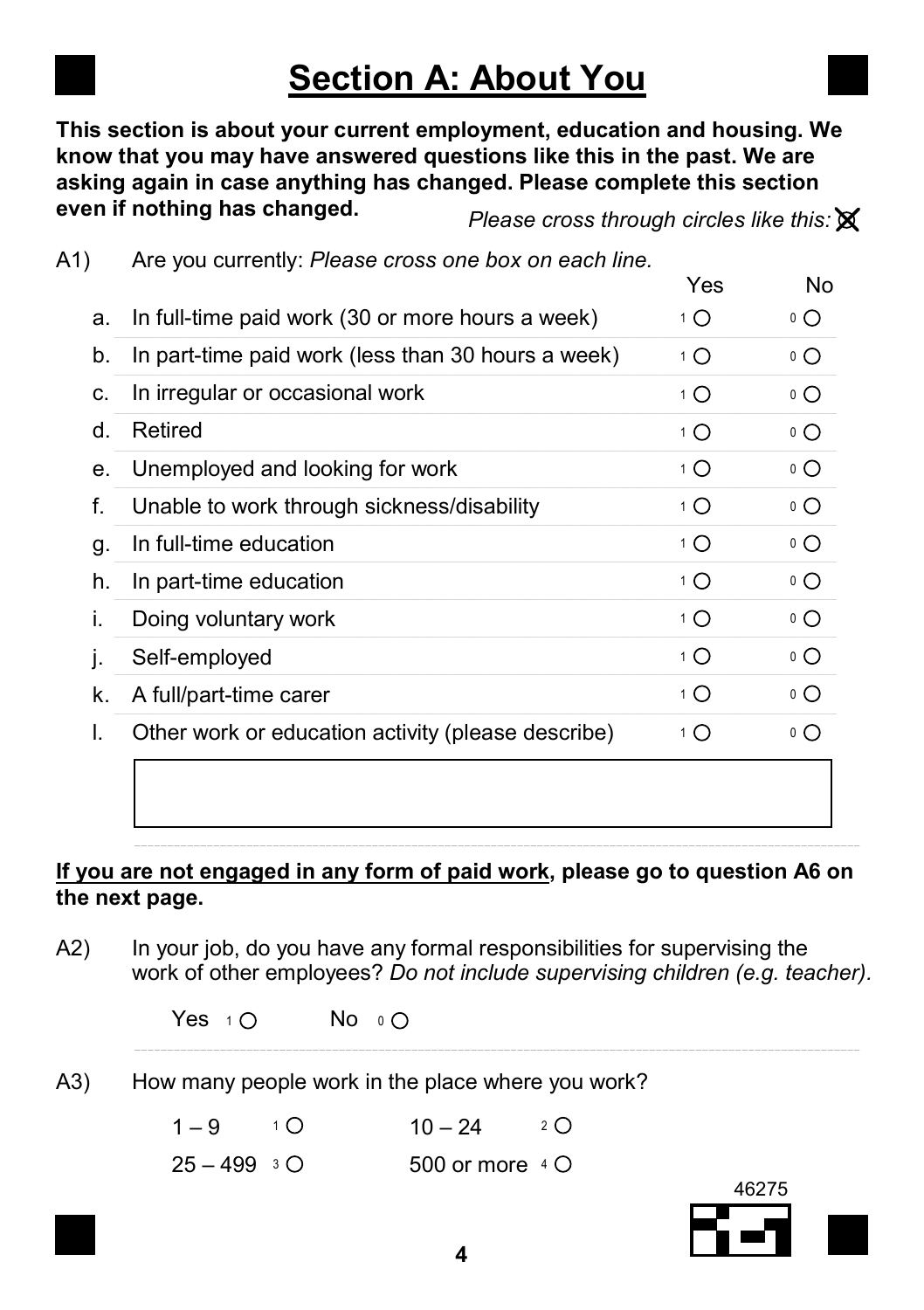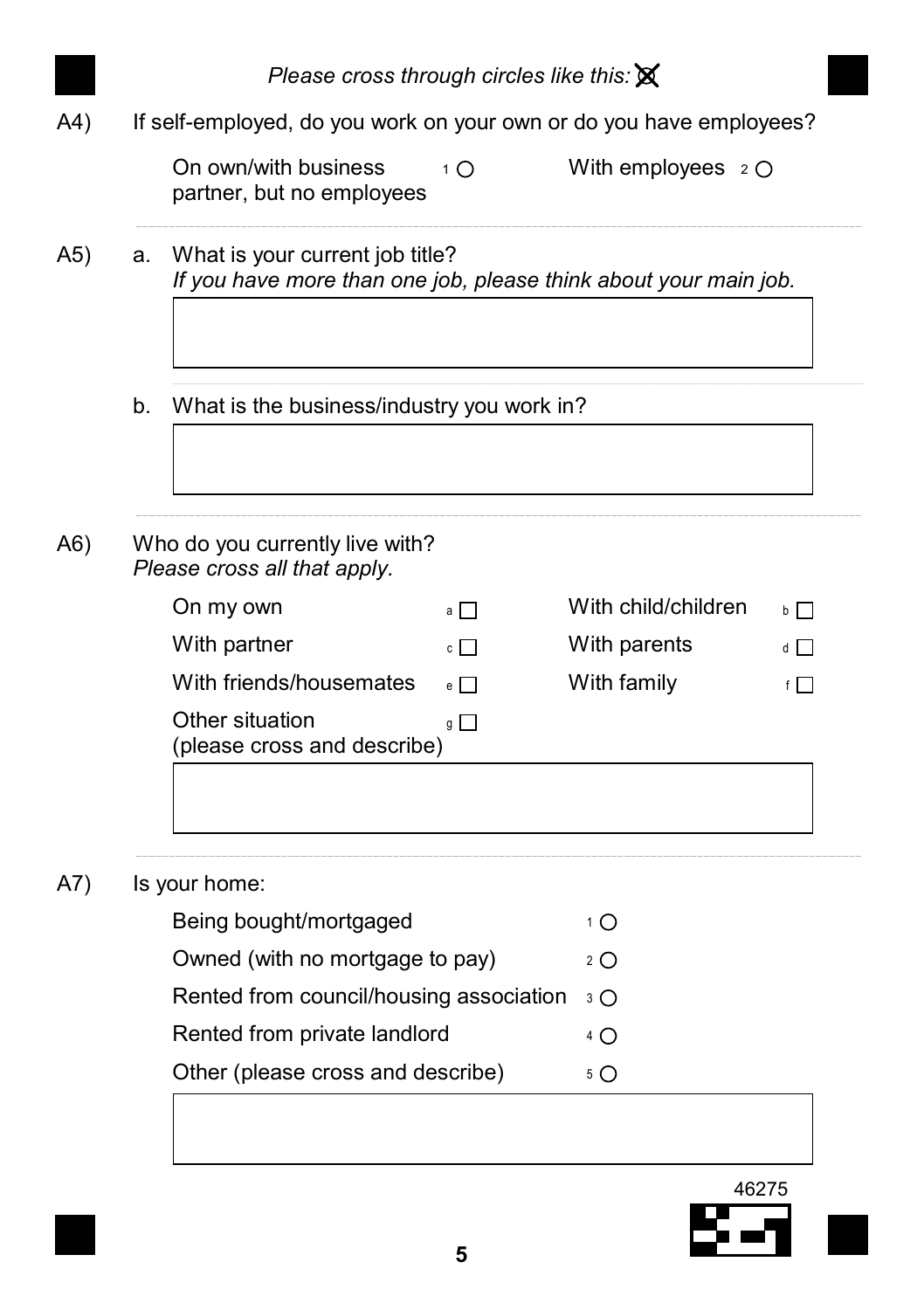| <b>Section B: Your Health</b> |
|-------------------------------|
|-------------------------------|

The following questions ask about health issues that you might have experienced. If any of these questions raise concerns regarding your health, please talk to your GP.

B1) Have you ever been told that you have had any of the following conditions? Please select yes or no for each condition and, if yes, give the year of the most recent diagnosis.

|    |                                                                                  | <b>Yes</b>       | <b>No</b>       | If yes:<br>Year of most<br>recent diagnosis |
|----|----------------------------------------------------------------------------------|------------------|-----------------|---------------------------------------------|
| a. | Heart attack (coronary thrombosis<br>or myocardial infarction)                   | $1\Omega$        | $\circ$ $\circ$ | <b>YYYY</b>                                 |
| b. | Angina                                                                           | $1^{\circ}$      | $\circ$ $\circ$ |                                             |
| C. | Other heart trouble                                                              | $1^{\circ}$      | $\circ$ $\circ$ |                                             |
| d. | Aortic aneurysm                                                                  | $1^{\circ}$      | $\circ$ $\circ$ |                                             |
| е. | Narrowing or hardening of<br>the arteries in the leg (including<br>claudication) | $1^1$ $\bigcirc$ | $^0$ O          |                                             |
| f. | High blood pressure                                                              | $1^{\circ}$      | $\circ$ O       |                                             |
| g. | High cholesterol                                                                 | $1^{\circ}$      | $\circ$ O       |                                             |
| h. | Pulmonary embolism (PE)                                                          | $1^{\circ}$      | $\circ$ $\circ$ |                                             |
| i. | Deep vein thrombosis (DVT)                                                       | $1\Omega$        | $\circ$ $\circ$ |                                             |

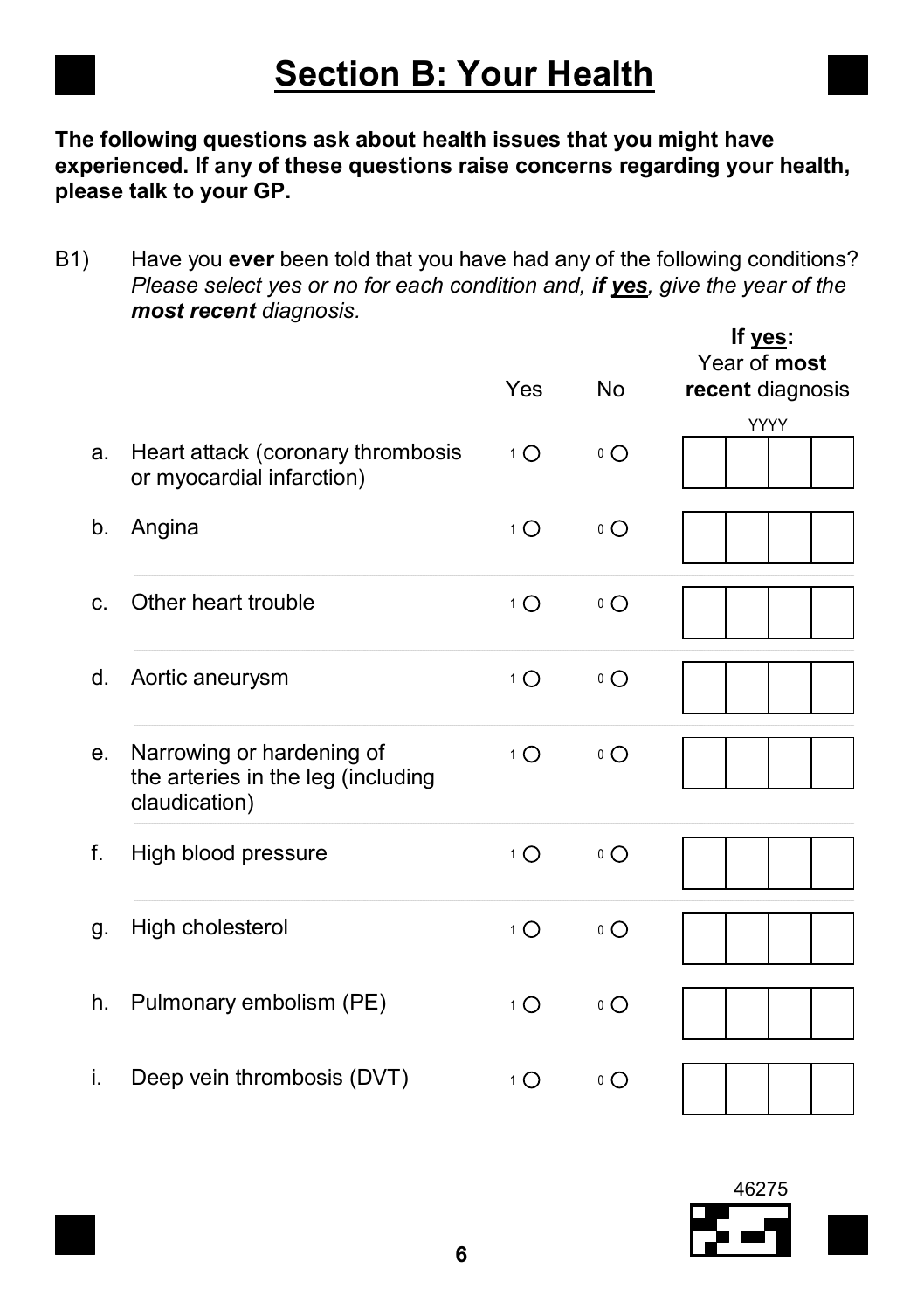| Yes $1$ O            |           |                                                                                                                                                                                                                                                                                                                                                                                                                                                                                                                                                                                                                                                                   |
|----------------------|-----------|-------------------------------------------------------------------------------------------------------------------------------------------------------------------------------------------------------------------------------------------------------------------------------------------------------------------------------------------------------------------------------------------------------------------------------------------------------------------------------------------------------------------------------------------------------------------------------------------------------------------------------------------------------------------|
|                      |           | YYYY                                                                                                                                                                                                                                                                                                                                                                                                                                                                                                                                                                                                                                                              |
|                      |           |                                                                                                                                                                                                                                                                                                                                                                                                                                                                                                                                                                                                                                                                   |
| Yes $1\bigcap$       |           |                                                                                                                                                                                                                                                                                                                                                                                                                                                                                                                                                                                                                                                                   |
|                      |           |                                                                                                                                                                                                                                                                                                                                                                                                                                                                                                                                                                                                                                                                   |
| Yes $1^\circ$ O      |           |                                                                                                                                                                                                                                                                                                                                                                                                                                                                                                                                                                                                                                                                   |
|                      |           |                                                                                                                                                                                                                                                                                                                                                                                                                                                                                                                                                                                                                                                                   |
| Yes $1$ $\bigcirc$   | next page |                                                                                                                                                                                                                                                                                                                                                                                                                                                                                                                                                                                                                                                                   |
| recent.              |           |                                                                                                                                                                                                                                                                                                                                                                                                                                                                                                                                                                                                                                                                   |
| What type of cancer? |           |                                                                                                                                                                                                                                                                                                                                                                                                                                                                                                                                                                                                                                                                   |
|                      |           | YYYY                                                                                                                                                                                                                                                                                                                                                                                                                                                                                                                                                                                                                                                              |
| What type of cancer? |           |                                                                                                                                                                                                                                                                                                                                                                                                                                                                                                                                                                                                                                                                   |
|                      |           | YYYY                                                                                                                                                                                                                                                                                                                                                                                                                                                                                                                                                                                                                                                              |
| What type of cancer? |           |                                                                                                                                                                                                                                                                                                                                                                                                                                                                                                                                                                                                                                                                   |
|                      |           | YYYY                                                                                                                                                                                                                                                                                                                                                                                                                                                                                                                                                                                                                                                              |
|                      |           | Have you ever been told by a doctor that you have had a stroke?<br>No $\circ$ $\circ$ $\longrightarrow$ If no, please go to question B3 below<br>Please give the year of the most recent stroke<br>Did the symptoms last more than 24 hours?<br>No $\circ$ $\circ$<br>Have you made a complete recovery from your stroke?<br>No O<br>Have you ever been told by a doctor that you have cancer?<br>No $\circ$ $\circ$ $\longrightarrow$ If no, please go to question B4 on the<br>Please tell us about this/these cancer(s) below, starting with the most<br>What was the year of diagnosis?<br>What was the year of diagnosis?<br>What was the year of diagnosis? |

Please use the space provided on page 26 to tell us about any other cancer(s) and the year(s) of diagnosis, stating clearly that you are answering question B3.

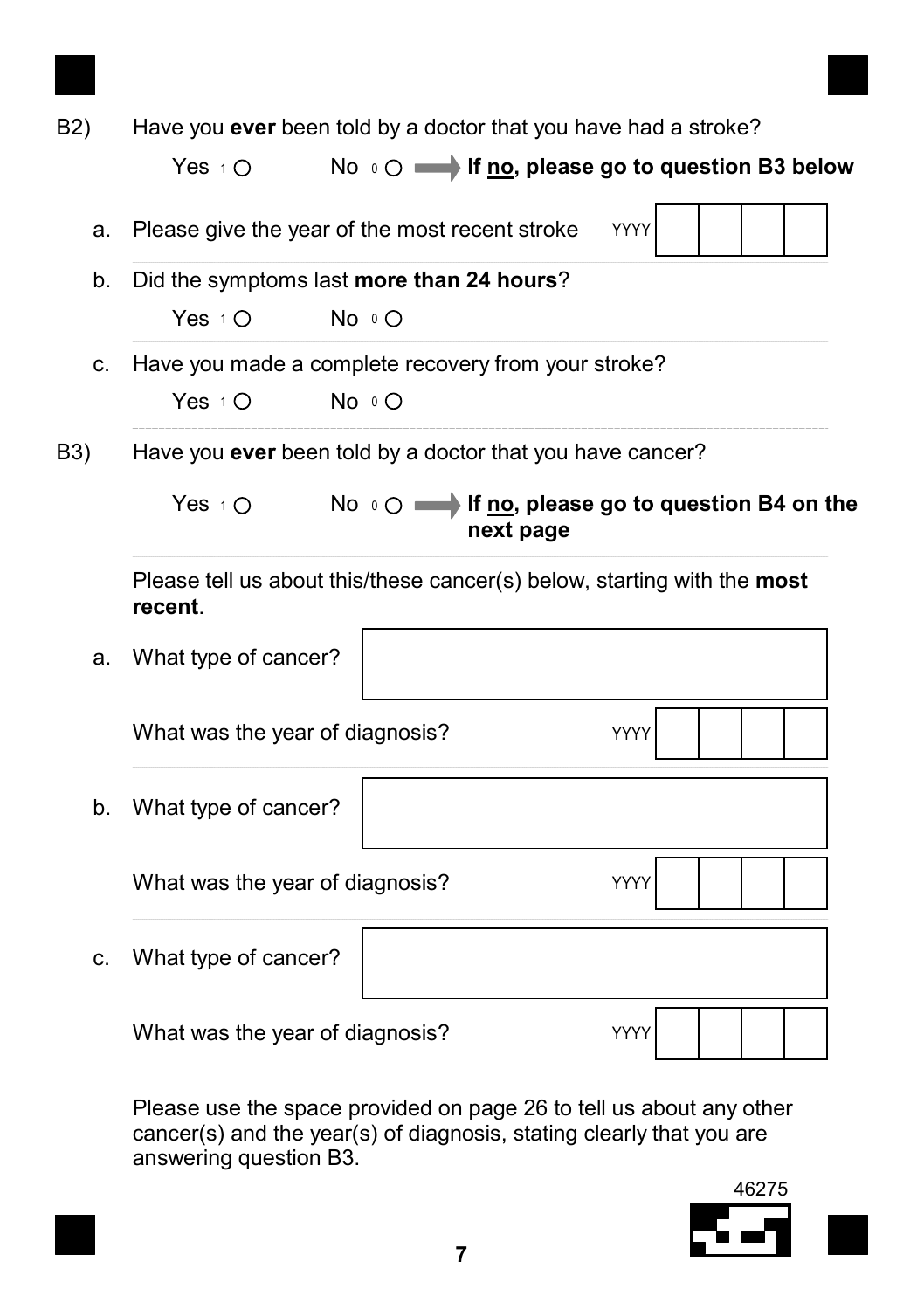| B4)              |                                               |          | Have you ever been told by a doctor that you have arthritis?               |       |
|------------------|-----------------------------------------------|----------|----------------------------------------------------------------------------|-------|
|                  | Yes $1^\circ$ O                               |          | No o c is if no, please go to question B5 below                            |       |
| а.               | What year was it diagnosed?                   |          | YYYY                                                                       |       |
| b.               |                                               |          | Please give the type of arthritis, if known. Please cross all that apply.  |       |
|                  | Osteoarthritis                                | $1 \Box$ | Rheumatoid arthritis $2 \Box$                                              |       |
|                  | Other (please $3\Box$<br>specify)             |          |                                                                            |       |
| B <sub>5</sub> ) | Have you had a fall in the last 12 months?    |          |                                                                            |       |
|                  | Yes $10$                                      |          | No $\circ \bigcirc \longrightarrow$ If no, please go to question B6 below  |       |
| a.               | How many times have you fallen?               |          |                                                                            | times |
| b.               | Did you seek medical attention?               |          |                                                                            |       |
|                  | Yes $1^\circ$ O                               | No O     |                                                                            |       |
| B6)              | Have you ever had a fracture (broken a bone)? |          |                                                                            |       |
|                  | Yes $1\circ$                                  |          | No $\circ$ $\circ$ $\longrightarrow$ If no, please go to question B7 below |       |
| a.               | What did you fracture?                        |          |                                                                            |       |
|                  |                                               |          |                                                                            |       |
| B7)              |                                               |          | Have you ever been told by a doctor that you have osteoporosis?            |       |

Yes  $1^\circ$  No  $\circ$ 



8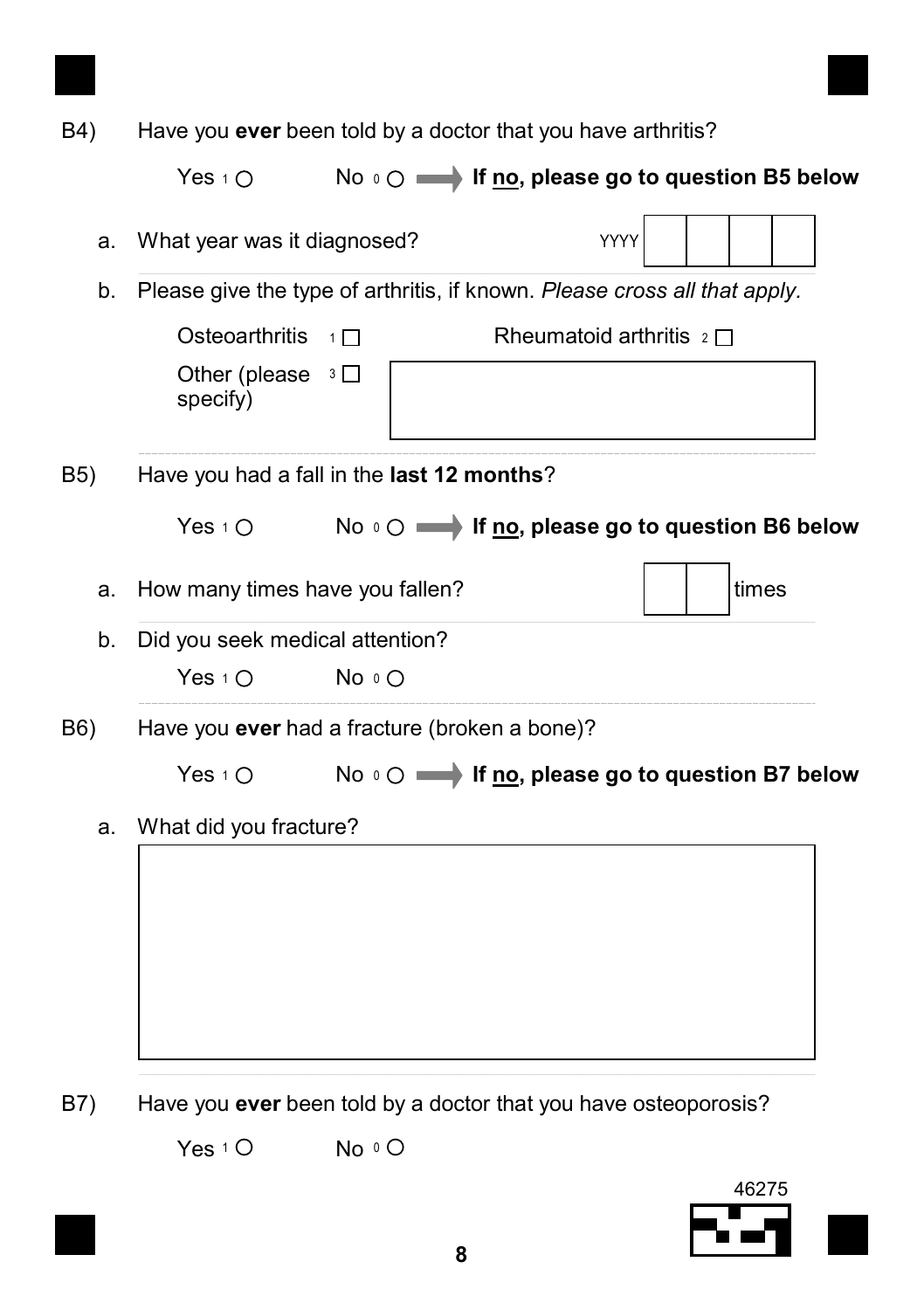| B8)               | walking up a slight hill?                                         |                | Are you troubled by shortness of breath when hurrying on level ground or               |       |
|-------------------|-------------------------------------------------------------------|----------------|----------------------------------------------------------------------------------------|-------|
|                   | Yes $1\circ$                                                      | No $\circ$ O   | Unable to walk $\mathfrak{g} \circ \mathfrak{g}$                                       |       |
| B9)               | level ground?                                                     |                | Do you get short of breath walking with other people of your own age on                |       |
|                   | Yes $1\bigcirc$                                                   | No $\circ$ O   | Unable to walk $\mathfrak{g} \circ \mathfrak{g}$                                       |       |
| B <sub>10</sub> ) | an attack of shortness of breath?                                 |                | In the past twelve months, have you at any time been awoken at night by                |       |
|                   | Yes $1^\circ$                                                     | No o O         |                                                                                        |       |
| B11)              | emphysema (COPD)?                                                 |                | Have you ever been told by a doctor that you have chronic bronchitis or                |       |
|                   | Yes $1^\circ$ O                                                   | No o O         |                                                                                        |       |
| B <sub>12</sub> ) |                                                                   |                | Have you ever been told by a doctor that you have asthma?                              |       |
|                   | Yes $1^\circ$ O                                                   | No O           |                                                                                        |       |
| B <sub>13</sub> ) |                                                                   |                | Have you ever been told by a doctor that you have diabetes?                            |       |
|                   | Yes $1^\circ$                                                     |                | No $\circ$ $\circ$ $\longrightarrow$ If no, please go to section C on the<br>next page |       |
| а.                | What year was this first diagnosed?                               |                | YYYY                                                                                   |       |
| b.                | How is your diabetes controlled?<br>Please select all that apply. |                |                                                                                        |       |
|                   | Diet<br>1                                                         | <b>Tablets</b> | $2 \Box$                                                                               |       |
|                   | Insulin $3 \Box$                                                  |                | Other (please<br>$4\Box$<br>specify below)                                             |       |
|                   |                                                                   |                |                                                                                        |       |
|                   |                                                                   |                |                                                                                        | 46275 |
|                   |                                                                   |                |                                                                                        |       |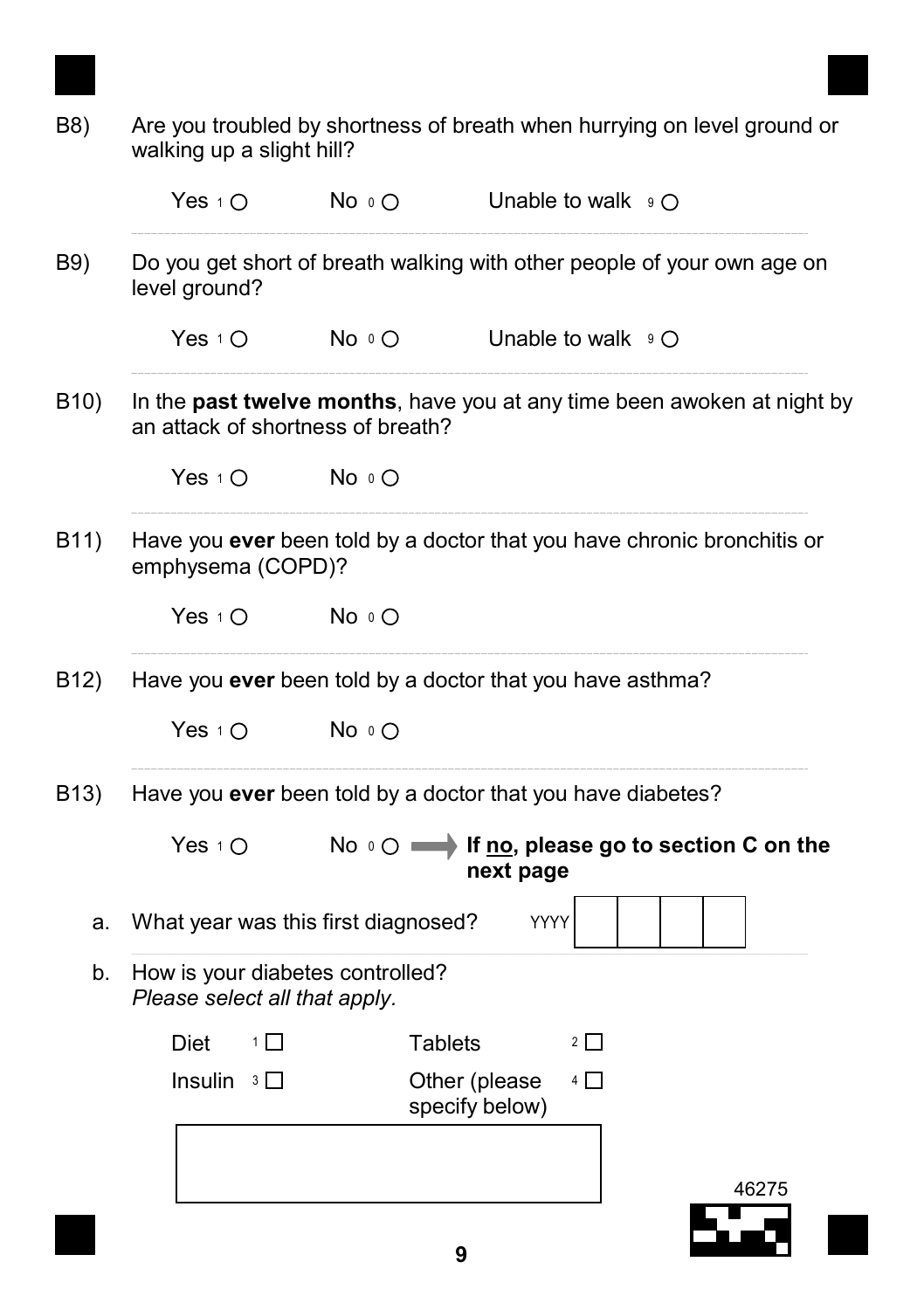This question is for males only. If you are female, please go to section C on the next page.

B14) Have you ever had a PSA (Prostate-Specific Antigen) test? This is a blood test to find out if you might have early prostate cancer.

> Yes  $\pm$  O  $\longrightarrow$  No  $\infty$   $\longrightarrow$  If <u>no</u>, please go to section C on the next page

If you have had more than one, please tell us about the latest one. If you are not sure, please give us your best guess.

|                                                             | <b>MM</b> |            | YYYY                                                   |          |
|-------------------------------------------------------------|-----------|------------|--------------------------------------------------------|----------|
| When was this?                                              | Month     | Year       |                                                        |          |
| Please cross this box if you guessed the date:              |           |            | Guess                                                  | $1 \Box$ |
| Where did you have the test?                                |           |            |                                                        |          |
| GP/local health centre                                      | $1\Omega$ | Hospital   | $2^{\circ}$                                            |          |
| Other place<br>(please specify)                             | 3 O       |            |                                                        |          |
| Why did you have the test?<br>Please select all that apply. |           |            |                                                        |          |
| Part of hospital<br>management                              | $1\Box$   |            | GP ordered it                                          | $2\Box$  |
| I requested<br>screening                                    | $3\Box$   | check-up   | Private insurance                                      | $4\Box$  |
| Going abroad                                                | $5\Box$   |            | Family member<br>was diagnosed with<br>prostate cancer | $6\Box$  |
| Other (please specify) $\tau \Box$                          |           | Don't know |                                                        | 9        |
|                                                             |           |            |                                                        |          |
|                                                             |           |            |                                                        |          |
|                                                             |           |            | 46275                                                  |          |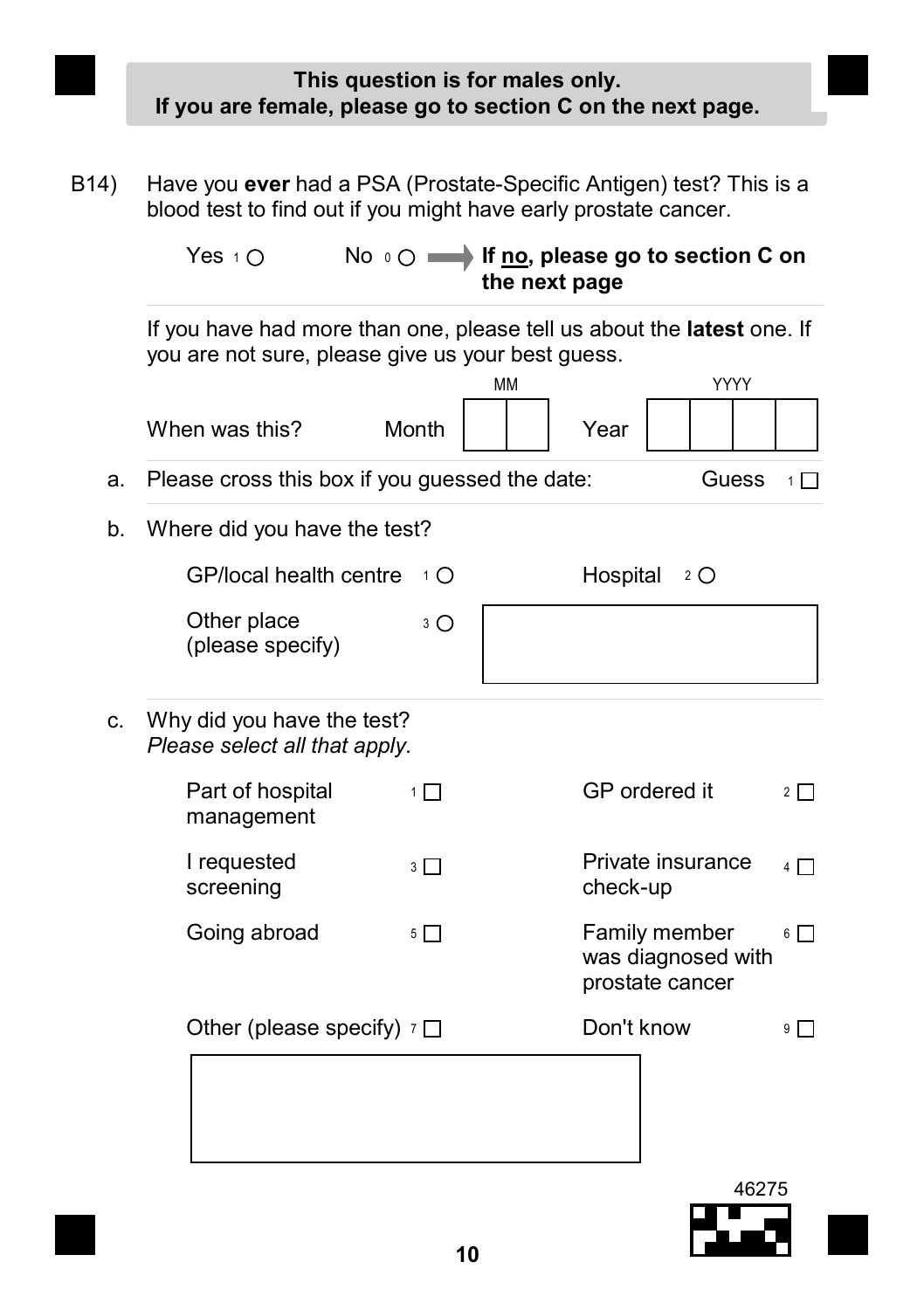## Section C: Your Faith and Beliefs

We would like to ask you some questions on your faith and belief, and how you practise them. We welcome involvement in Children of the 90s from all faiths and none. It is many years since we last asked you questions like these. By asking these questions again we will be able to look into what influences people's beliefs and any links with health and wellbeing; and how this might change for people in different circumstances.

| C <sub>1</sub> | Do you believe in God or in some divine power?                                                            |             |                 | Yes<br>$1^1$ $\bigcirc$ | Not sure<br>$2^{\circ}$ | No<br>$\circ$ O |
|----------------|-----------------------------------------------------------------------------------------------------------|-------------|-----------------|-------------------------|-------------------------|-----------------|
| C <sub>2</sub> | Do you feel that God (or some divine power) has<br>helped you at any time?                                |             |                 | $1\bigcap$              | $2^{\circ}$             | $\circ$ O       |
| C3)            | Would you appeal to God (or some divine power) $\pm$ O<br>for help if you were in trouble?                |             |                 |                         | $2^{\circ}$             | $\circ$ $\circ$ |
| C <sub>4</sub> | Do you 'pray' even if not in trouble?                                                                     |             |                 | 1 O                     | $2^{\circ}$             | $\circ$ O       |
| C5)            | What sort of faith/belief would you say you have?<br>Please cross one answer only.                        |             |                 |                         |                         |                 |
|                | Church of England                                                                                         | 1 O         | Roman Catholic  |                         | 2 O                     |                 |
|                | Jehovah's Witness                                                                                         | $3^{\circ}$ | Methodist       |                         | $4\bigcirc$             |                 |
|                | Baptist/Evangelical                                                                                       | $5^{\circ}$ |                 |                         |                         |                 |
|                | Other Christian (e.g. Christian Science, Mormon,<br>Presbyterian, Evangelical, Orthodox) (Please specify) |             |                 |                         | 6 O                     |                 |
|                | Jewish<br>7 O                                                                                             |             | <b>Buddhist</b> | 8 O                     |                         |                 |
|                | Sikh<br>$9^\circ$                                                                                         |             | Hindu           | 10 $\bigcirc$           |                         |                 |
|                | <b>Muslim</b><br>11 O                                                                                     |             | Rastafarian     | 12 $\bigcap$            |                         |                 |
|                | None<br>13 $\bigcirc$                                                                                     |             |                 |                         |                         |                 |
|                | Other (e.g. New Age, Taoist, Spiritualist) (Please specify)                                               |             |                 |                         | 14 $\bigcap$            |                 |
| C6)            | How long have you had this particular faith/belief (including none)?                                      |             |                 |                         |                         |                 |
|                |                                                                                                           |             |                 |                         |                         |                 |

All my life  $1^2$   $\circ$   $\circ$  More than 5 years  $2$ 

 $3-5$  years  $3\text{ O}$  1-2 years  $4$ Less than a year 5

46275

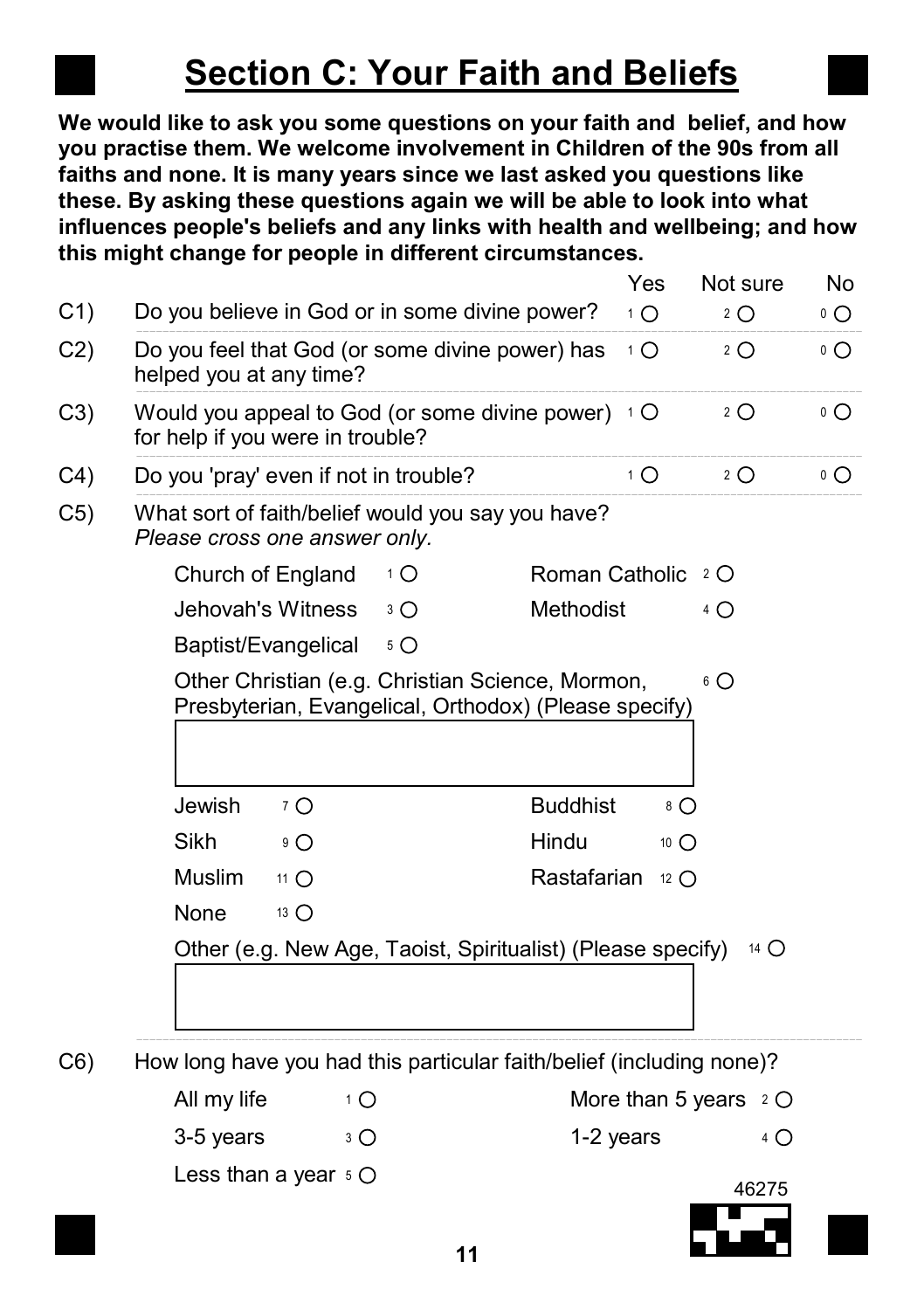|           |                                                                                      | Were you brought up in this faith (including none)? |              |                 |                       |             |
|-----------|--------------------------------------------------------------------------------------|-----------------------------------------------------|--------------|-----------------|-----------------------|-------------|
|           | Yes, this faith $\pm$ O                                                              |                                                     | $No \circ O$ |                 |                       |             |
|           | If no, what faith were you<br>brought up in, if any?                                 |                                                     |              |                 |                       |             |
|           | Did you bring your child(ren) up in your current faith/belief (including none)?      |                                                     |              |                 |                       |             |
|           | Yes, this faith $\pm$ O                                                              | No 00                                               |              |                 |                       |             |
|           | If no, What faith did you bring your<br>children up in, if any?                      |                                                     |              |                 |                       |             |
| meetings? | How often do you attend church/temple/mosque or other religious                      |                                                     |              |                 |                       |             |
|           | At least once a week $\pm \bigcirc$                                                  |                                                     |              |                 | At least once a month | $2^{\circ}$ |
|           | At least once a year                                                                 | 3 O                                                 |              | Occasionally    |                       | $4\bigcirc$ |
|           | Not at all                                                                           | $\circ$ $\circ$                                     |              |                 |                       |             |
|           | Do you obtain help and support from leaders or other members of<br>religious groups? |                                                     |              |                 |                       |             |
|           |                                                                                      |                                                     |              |                 |                       |             |
|           |                                                                                      |                                                     | Yes          | <b>No</b>       | Not applicable        |             |
|           | Leaders of your religious group<br>(e.g. priests, rabbis, imams)                     |                                                     | $1\bigcap$   | $\circ$ $\circ$ | $9^\circ$             |             |
|           | Other members of your religious group                                                |                                                     | $1^{\circ}$  | $0^\circ$       | $9^\circ$             |             |
|           | Leaders of other religious groups                                                    |                                                     | $1^{\circ}$  | $0\Omega$       |                       |             |
|           | Members of other religious groups<br>(Please specify)                                |                                                     | $1\bigcirc$  | $\circ$ $\circ$ |                       |             |

C11) How often do you spend time in private religious activities, such as prayer, meditation or holy scripture study?

| More than once a day $\Box$ $\Box$                 |            | Daily                           | $2^{\circ}$ |
|----------------------------------------------------|------------|---------------------------------|-------------|
| Two or more times/week $\,$ $\,$ $\rm{3}$ $\rm{O}$ |            | Once a week $\Box$ 4 $\bigcirc$ |             |
| A few times a month                                | $5\bigcap$ | Rarely or never $60$            |             |

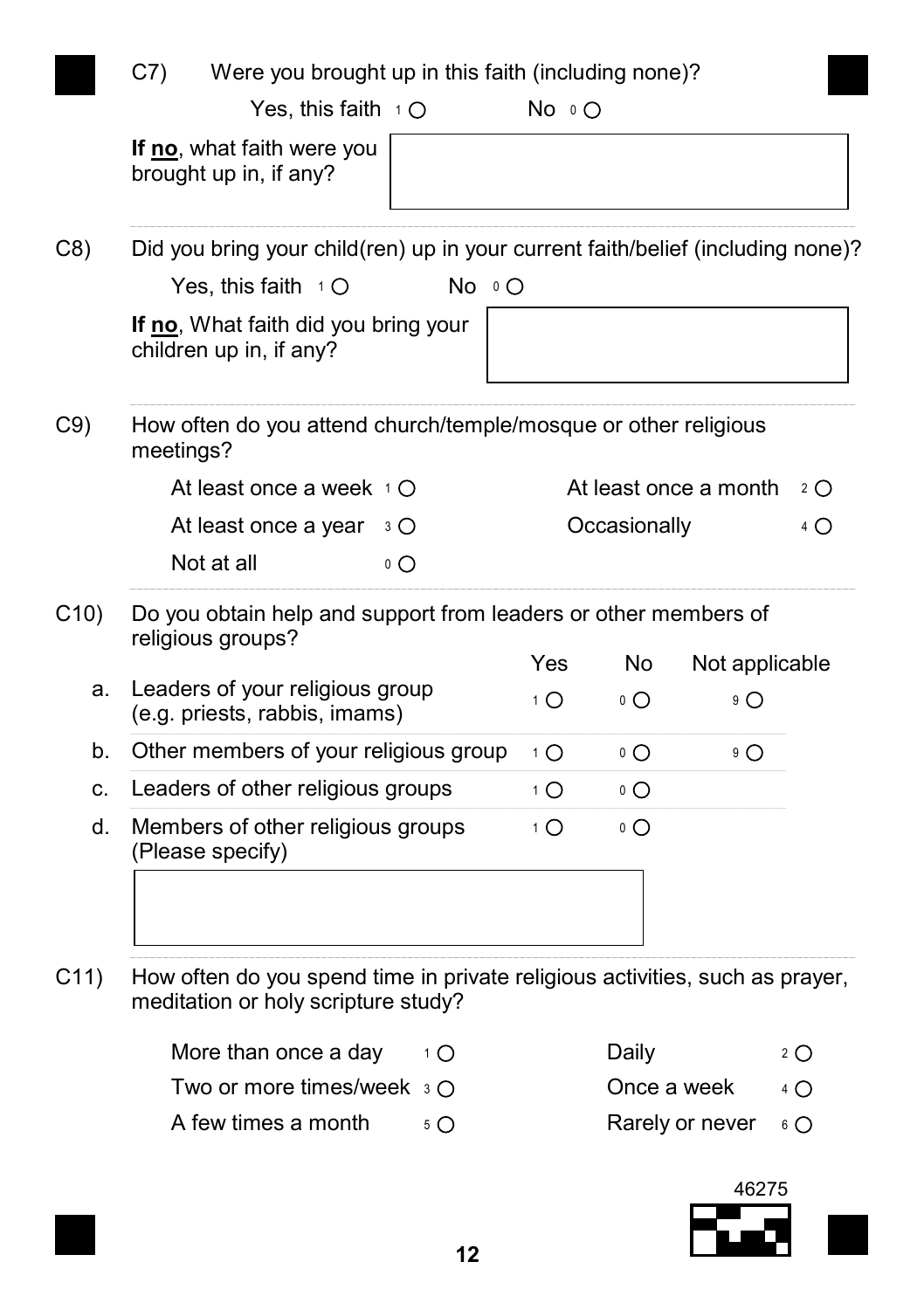C12) How often do you listen to/watch religious programming on the radio/ television/social media?

| Daily                                | Several times per week $2 \circ$ |  |
|--------------------------------------|----------------------------------|--|
| Several times per month $\sqrt{3}$ O | Occasionally                     |  |
| Never                                |                                  |  |
|                                      |                                  |  |

C13) How often do you read religious related texts or publications (e.g. the Bible, the Koran, prayer book, Watchtower, The War Cry, The Friend, Spirituality & Health, Catholic Digest)?

|                 | Daily                                                                                          | $1^1$ $\bigcirc$         |               |              |                   | Several times per week $2 \bigcirc$                     |                        |
|-----------------|------------------------------------------------------------------------------------------------|--------------------------|---------------|--------------|-------------------|---------------------------------------------------------|------------------------|
|                 | Several times per month                                                                        | $3^{\circ}$              |               | Occasionally |                   |                                                         | 4 O                    |
|                 | <b>Never</b>                                                                                   | $5^{\circ}$              |               |              |                   |                                                         |                        |
|                 | Please list which<br>texts/publications/<br>programmes you<br>read/watch/listen<br>to, if any: |                          |               |              |                   |                                                         |                        |
|                 |                                                                                                | true of<br>me            | to be<br>true |              | not to<br>be true | Definitely Tends Unsure Tends Definitely<br>not<br>true | Not<br>applic-<br>able |
| C <sub>14</sub> | In my life, I experience<br>the Presence of the<br>Divine (e.g. God)                           | $1^1$ $\bigcirc$         | $2^{\circ}$   | $3^{\circ}$  | 4 O               | $5^{\circ}$                                             | $6\bigcirc$            |
| C <sub>15</sub> | My religious beliefs are<br>what really lie behind my<br>whole approach to life                | $1^{\circ}$              | $2^{\circ}$   | $3^{\circ}$  | $4\circ$          | $5^{\circ}$                                             | $6\bigcirc$            |
| C16)            | I try hard to carry my<br>religion over into all<br>other dealings in life                     | $1^{\circ}$              | $2^{\circ}$   | $3^{\circ}$  | $4\circ$          | $5^{\circ}$                                             | $6\bigcirc$            |
|                 |                                                                                                | Strongly Mildly<br>agree | agree         | Not          | Mildly            | Strongly<br>sure disagree disagree applicable           | Not                    |
| C <sub>17</sub> | I attend a place of wor-<br>ship because it helps<br>me to make friends                        | $1^{\circ}$              | $2^{\circ}$   | $3^{\circ}$  | $4^\circ$         | $5^{\circ}$                                             | $6\bigcirc$            |
| C <sub>18</sub> | I pray mainly to gain<br>relief and protection                                                 | $1^{\circ}$              | $2^{\circ}$   | $3^{\circ}$  | 4 O               | $5^{\circ}$                                             | 6 O                    |
|                 |                                                                                                |                          |               |              |                   | 46275                                                   |                        |

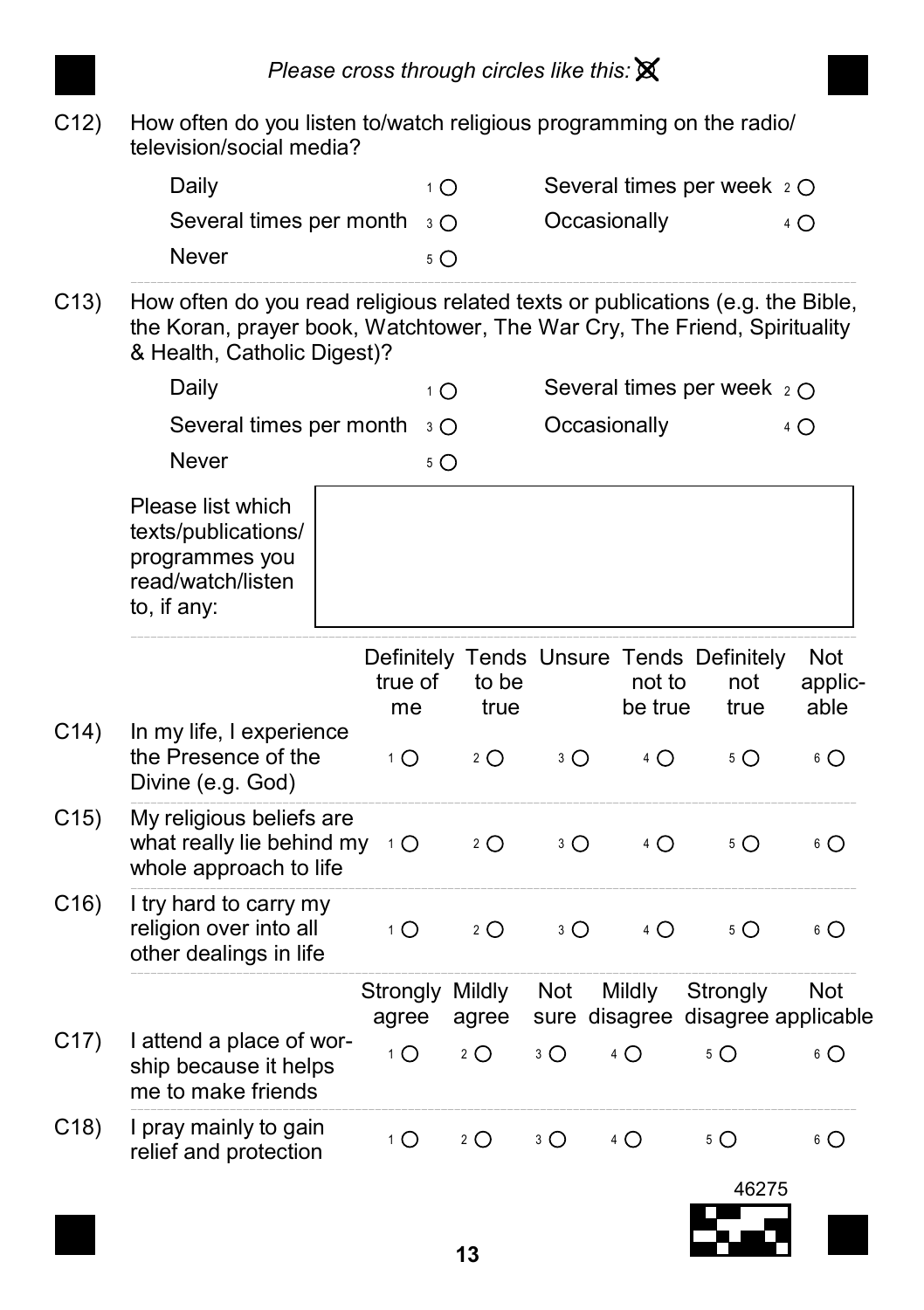|                 |                                                                                                       | Please cross through circles like this: $\mathbb X$                         |             |           |  |
|-----------------|-------------------------------------------------------------------------------------------------------|-----------------------------------------------------------------------------|-------------|-----------|--|
| C <sub>19</sub> | Did you ever have a religious or spiritual experience that changed your life?<br>Yes $1\circ$         | No $\circ$ $\circ$ $\longrightarrow$ If no, please go to question C20 below |             |           |  |
| a.<br>b.        | How old were you when this experience first occurred?<br>Please describe the experience, if you wish: |                                                                             |             | years old |  |
| C20             | Have you ever had a significant gain in your faith/belief?                                            |                                                                             |             |           |  |
|                 | Yes $1\circlearrowright$                                                                              | No o ○ <del>■</del> If no, please go to question C21 below                  |             |           |  |
| a.<br>b.        | How old were you when this occurred?<br>Please describe, if you wish:                                 |                                                                             |             | years old |  |
| C <sub>21</sub> | Have you ever had a significant loss of faith/belief?<br>Yes $10$                                     | No $\circ$ $\circ$ $\longrightarrow$ If no, please go to question C22 below |             |           |  |
| a.              | How old were you when this occurred?                                                                  |                                                                             |             | years old |  |
| b.              | Please describe, if you wish:                                                                         |                                                                             |             |           |  |
| C <sub>22</sub> | To what extent do you consider yourself a religious person?                                           |                                                                             |             |           |  |
|                 | Very religious<br>$1^{\circ}$                                                                         | Moderately religious                                                        | $2^{\circ}$ |           |  |
|                 | Slightly religious $\overline{3}$ O                                                                   | Not religious at all                                                        | 4 O         |           |  |
| C <sub>23</sub> | To what extent do you consider yourself a spiritual person?                                           |                                                                             |             |           |  |
|                 | Very spiritual<br>$1^{\circ}$                                                                         | Moderately spiritual                                                        | $2^{\circ}$ |           |  |
|                 | Slightly spiritual<br>$3^{\circ}$                                                                     | Not spiritual at all                                                        | 4 O         |           |  |
| C <sub>24</sub> | How important to you is religion or spirituality?                                                     |                                                                             |             |           |  |
|                 | Highly important $\rightarrow$ O                                                                      | Moderately important 2 O                                                    |             |           |  |
|                 | Slightly important 3 O                                                                                | Not important at all                                                        | 4 O         |           |  |
|                 |                                                                                                       |                                                                             |             | 46275     |  |
|                 |                                                                                                       | 14                                                                          |             |           |  |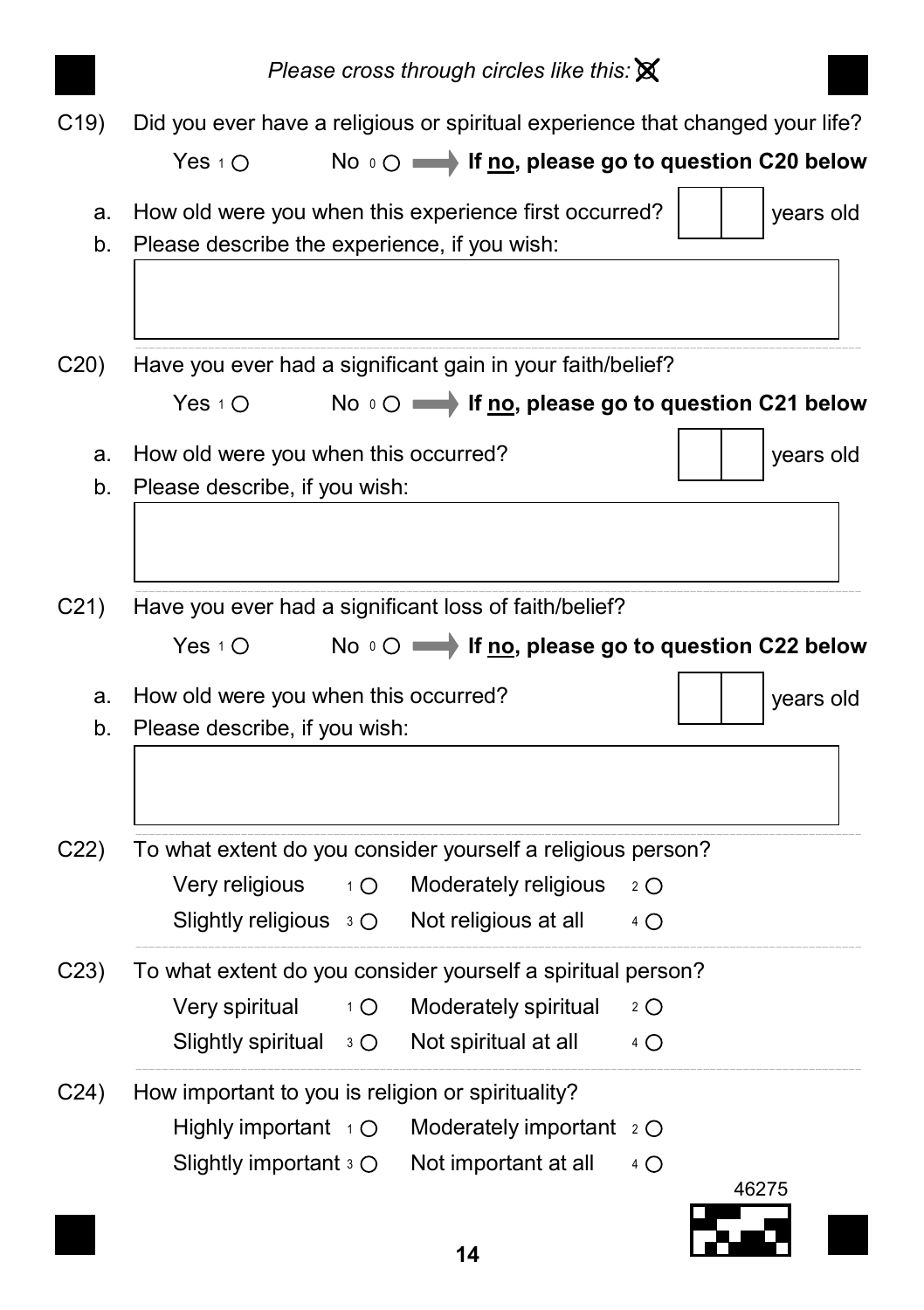## Section D: Your Feelings

This section asks you about your feelings and the way you behave. You may have answered similar questions before, but you might be feeling differently now. We would be very grateful if you would try to answer all of the questions but we understand if there are questions that you either prefer not to answer or are unable to answer.

Your feelings in the past week:

| D1)              | I have been able to laugh and see the funny side of things |                  |       |  |  |
|------------------|------------------------------------------------------------|------------------|-------|--|--|
|                  | As much as I always could                                  | $1^{\circ}$      |       |  |  |
|                  | Not quite so much now                                      | $2^{\circ}$      |       |  |  |
|                  | Definitely not so much now                                 | $3^\circ$        |       |  |  |
|                  | Not at all                                                 | 4 O              |       |  |  |
| D <sub>2</sub> ) | I have looked forward with enjoyment to things             |                  |       |  |  |
|                  | As much as I ever did                                      | $1^1$ $\bigcirc$ |       |  |  |
|                  | Rather less than I used to                                 | $2^{\circ}$      |       |  |  |
|                  | Definitely less than I used to $\sqrt{3}$ O                |                  |       |  |  |
|                  | Hardly at all                                              | 4 O              |       |  |  |
| D3)              | I have blamed myself unnecessarily when things went wrong  |                  |       |  |  |
|                  | Yes, most of the time                                      | $1^1$ $\bigcirc$ |       |  |  |
|                  | Yes, some of the time                                      | $2^{\circ}$      |       |  |  |
|                  | Not very often                                             | $3^{\circ}$      |       |  |  |
|                  | No never                                                   | 4 O              |       |  |  |
| D4)              | I have been anxious or worried for no good reason          |                  |       |  |  |
|                  | No, not at all                                             | 1 O              |       |  |  |
|                  | Hardly ever                                                | $2^{\circ}$      |       |  |  |
|                  | Yes, sometimes                                             | $3^{\circ}$      |       |  |  |
|                  | Yes, often                                                 | $4^\circ$        |       |  |  |
|                  |                                                            |                  | 46275 |  |  |

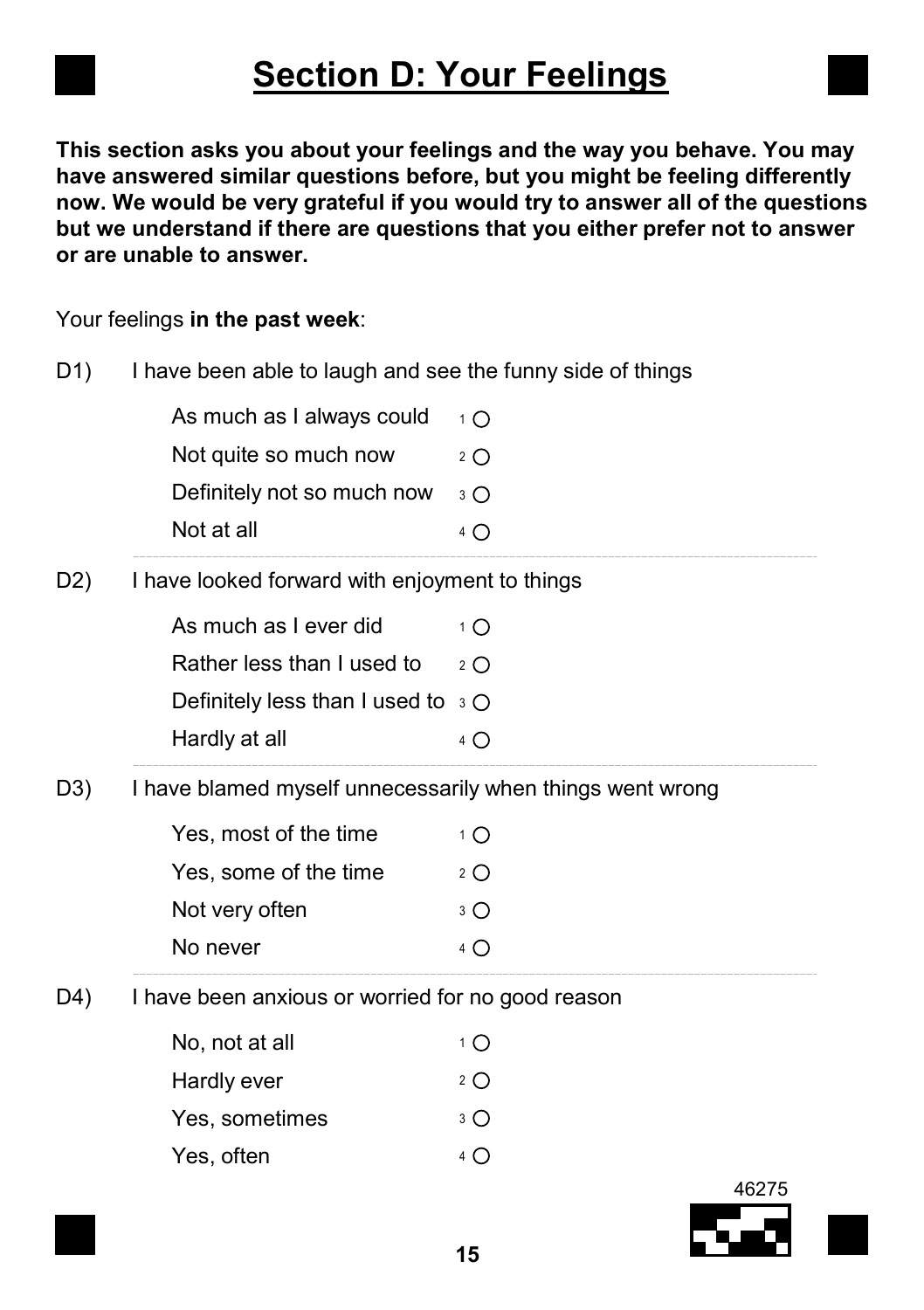

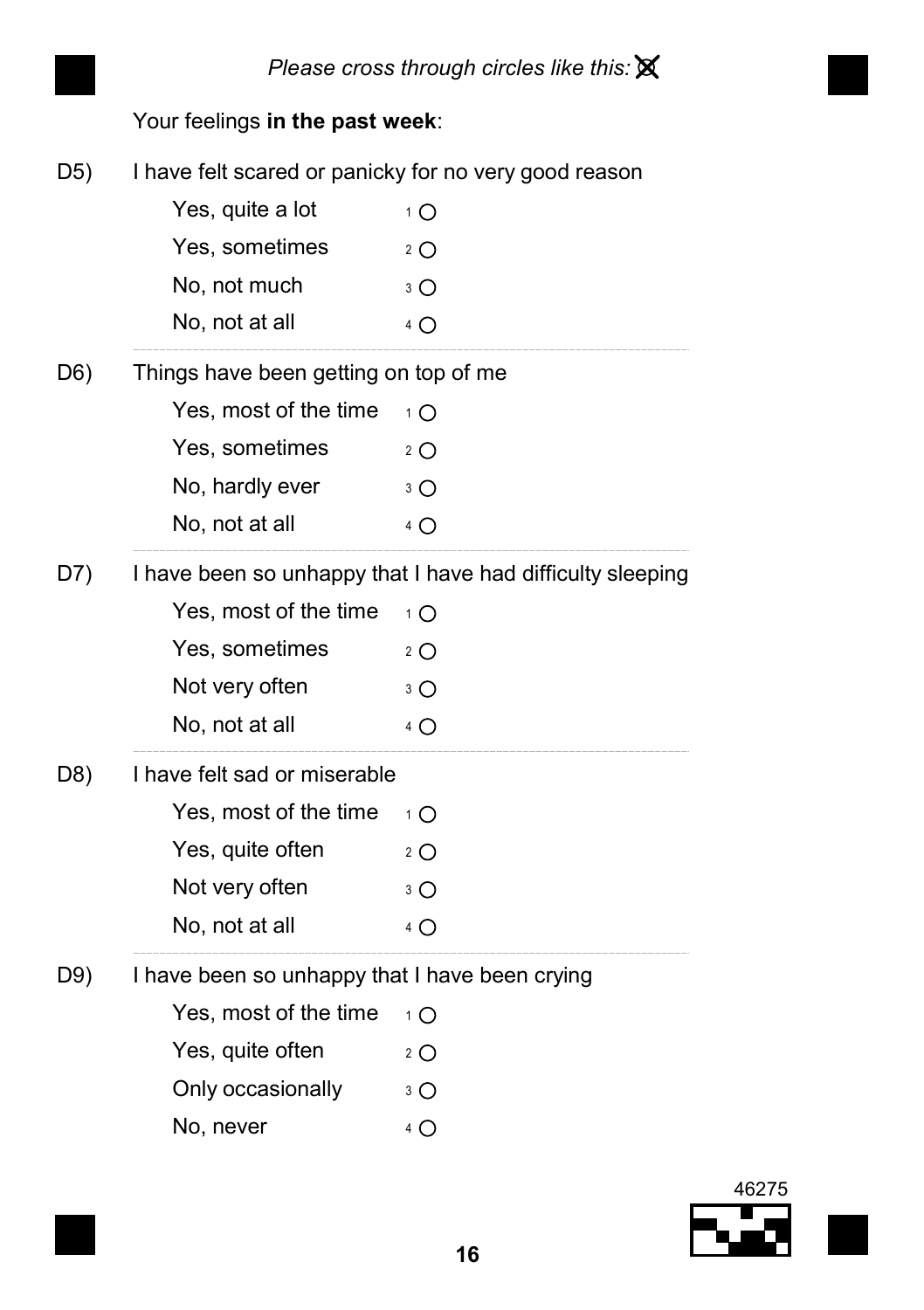

## Your feelings in the past week:

D10) The thought of harming myself has occurred to me

| Yes, quite often | 1 O         |
|------------------|-------------|
| Sometimes        | 2 $\bigcap$ |
| Hardly ever      | 3 ∩         |
| Never            | $4\bigcap$  |

| D11) |                                                                                                                                        | Yes         | No              |
|------|----------------------------------------------------------------------------------------------------------------------------------------|-------------|-----------------|
| a.   | Did getting good marks at school mean a great deal to you?                                                                             | $1^{\circ}$ | $\circ$ $\circ$ |
| b.   | Are you often blamed for things that just aren't your fault?                                                                           | $1\bigcap$  | $\circ$ $\circ$ |
| c.   | Do you feel that most of the time it doesn't pay to try hard<br>because things never turn out right anyway?                            | $1\bigcap$  | $\circ$ $\circ$ |
| d.   | Do you feel that if things start out well in the morning that<br>it's going to be a good day no matter what you do?                    | $1\Omega$   | $\circ$ $\circ$ |
| е.   | Do you believe that whether or not people like you depends<br>on how you act?                                                          | $1\bigcap$  | $\circ$ $\circ$ |
| f.   | Do you believe that when bad things are going to happen<br>they are just going to happen no matter what you try to do<br>to stop them? | $1\Omega$   | $\circ$ $\circ$ |
| g.   | Do you feel that when good things happen they happen<br>because of hard work?                                                          | $1\bigcap$  | $\circ$ $\circ$ |
| h.   | Do you feel that when someone doesn't like you there's little<br>you can do about it?                                                  | $1\bigcap$  | $\circ$ $\circ$ |
| i.   | Did you usually feel that it was almost useless to try in school<br>because most other children were cleverer than you?                | $1\bigcap$  | $\circ$ $\circ$ |
| j.   | Are you the kind of person who believes that planning ahead<br>makes things turn out better?                                           | $1\bigcirc$ | $\circ$ $\circ$ |
| k.   | Most of the time, do you feel that you have little to say about<br>what your family decides to do?                                     | $1\bigcap$  | $\circ$ $\circ$ |
| I.   | Do you think it's better to be clever than to be lucky?                                                                                | 1 O         | 0 O             |

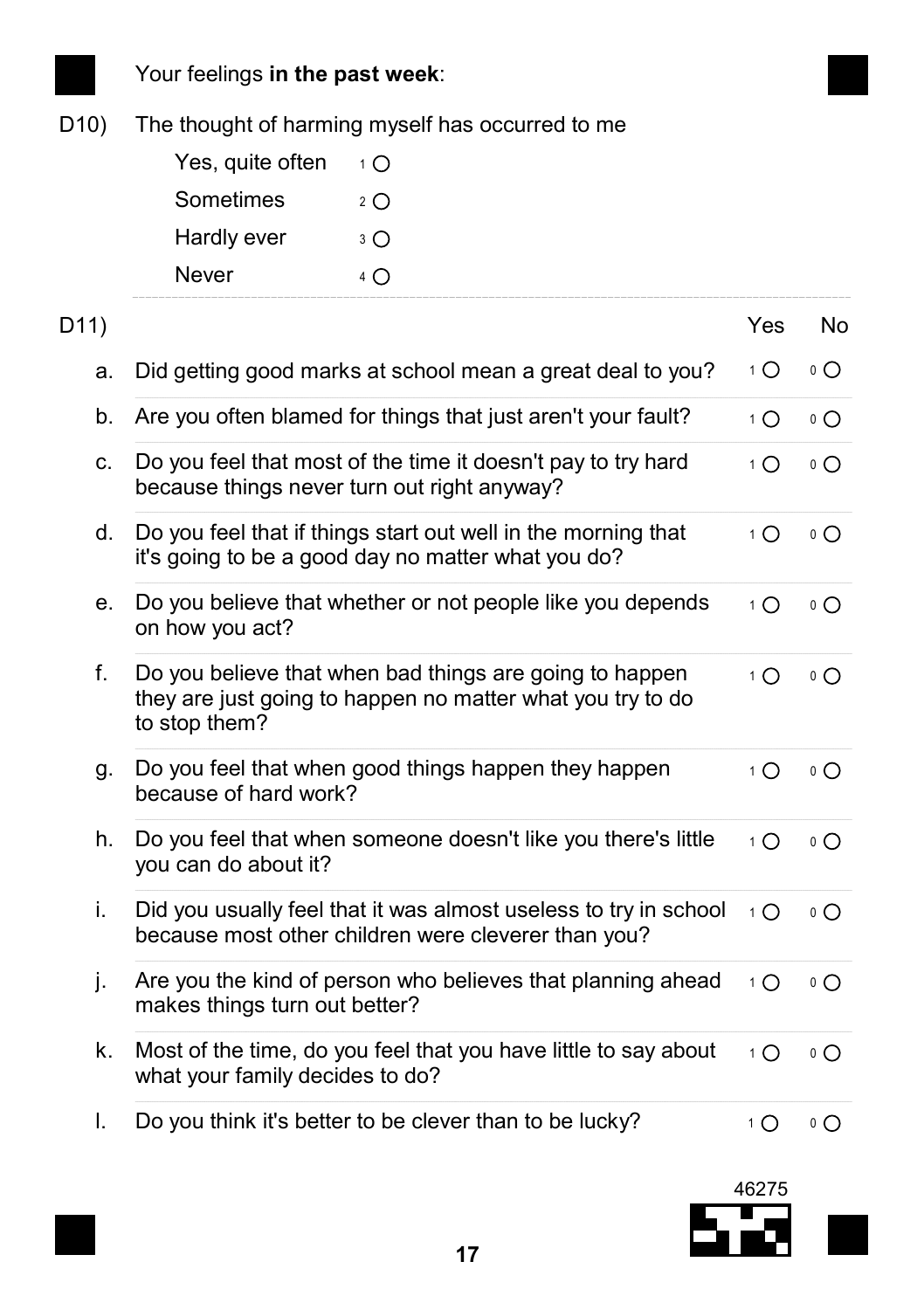## Section E: Reproductive Health

#### This section is for study mothers only. If you are a study father, please go section F on page 23.

In this section we will be asking questions about your reproductive health. We know this is a sensitive subject, but it is important to ask about it now because we are interested in all aspects of your health and how it might be changing for study mums at different stages of their lives.

E1) What forms of contraception are you using now? Please select all that you have used in the past 3 months. Cross one option on each line.

|    |                                                                     | Yes         | No              |
|----|---------------------------------------------------------------------|-------------|-----------------|
| a. | Withdrawal                                                          | 1 O         | $\circ$ $\circ$ |
| b. | The pill                                                            | $1\bigcap$  | $\circ$ $\circ$ |
| c. | Intrauterine device (coil, no hormones)                             | 1 O         | $\circ$ $\circ$ |
| d. | Intrauterine device (coil, with hormones, such as a<br>mirena coil) | $1\Omega$   | $\circ$ O       |
| е. | Condom/sheath                                                       | $1\bigcap$  | $\circ$ O       |
| f. | Calendar/rhythm method                                              | $1\Omega$   | $\circ$ $\circ$ |
| g. | Diaphragm/cap                                                       | $1\Omega$   | $\circ$ $\circ$ |
| h. | Spermicide                                                          | $1\Omega$   | $\circ$ $\circ$ |
| İ. | Contraceptive injection (such as Depo-Provera)                      | $1^{\circ}$ | $\circ$ $\circ$ |
| ı. | Contraceptive implant (such as Implanon)                            | 1 O         | $\circ$ $\circ$ |
| k. | I have been sterilised                                              | $1\bigcap$  | $\circ$ $\circ$ |
| I. | My partner has been sterilised                                      | $1\bigcap$  | $\circ$ $\circ$ |
| m. | I am no longer fertile                                              | $1\bigcap$  | $\circ$ $\circ$ |
| n. | None                                                                | $1\Omega$   | $\circ$ $\circ$ |
| 0. | Other (please specify)                                              | 1 O         | ٥O              |

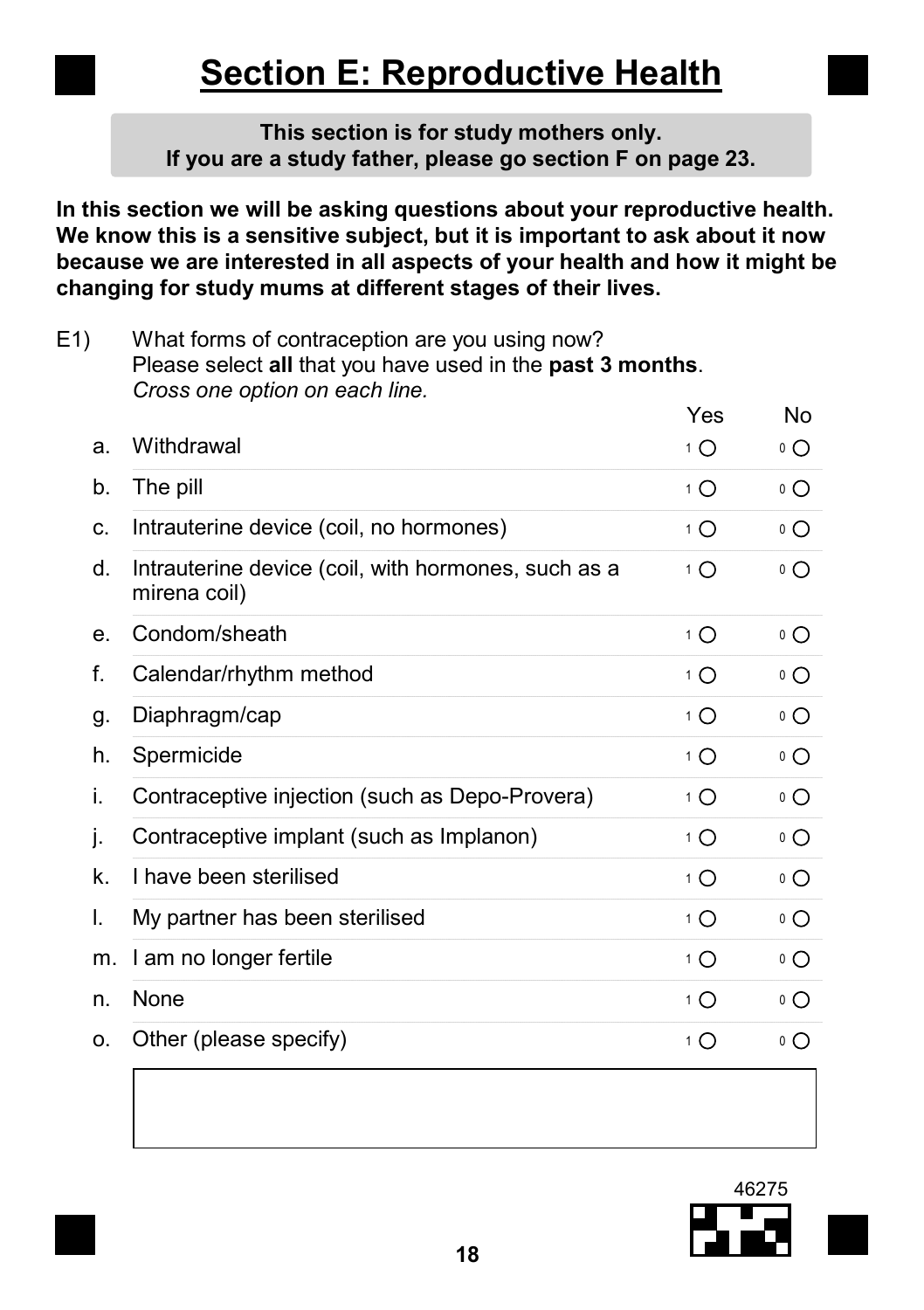

Have you ever had any of the following operations?

E2) For each operation, cross the yes or no option. If ves, please give the date of the operation. If you cannot remember the month and year give your age at the time of the operation.

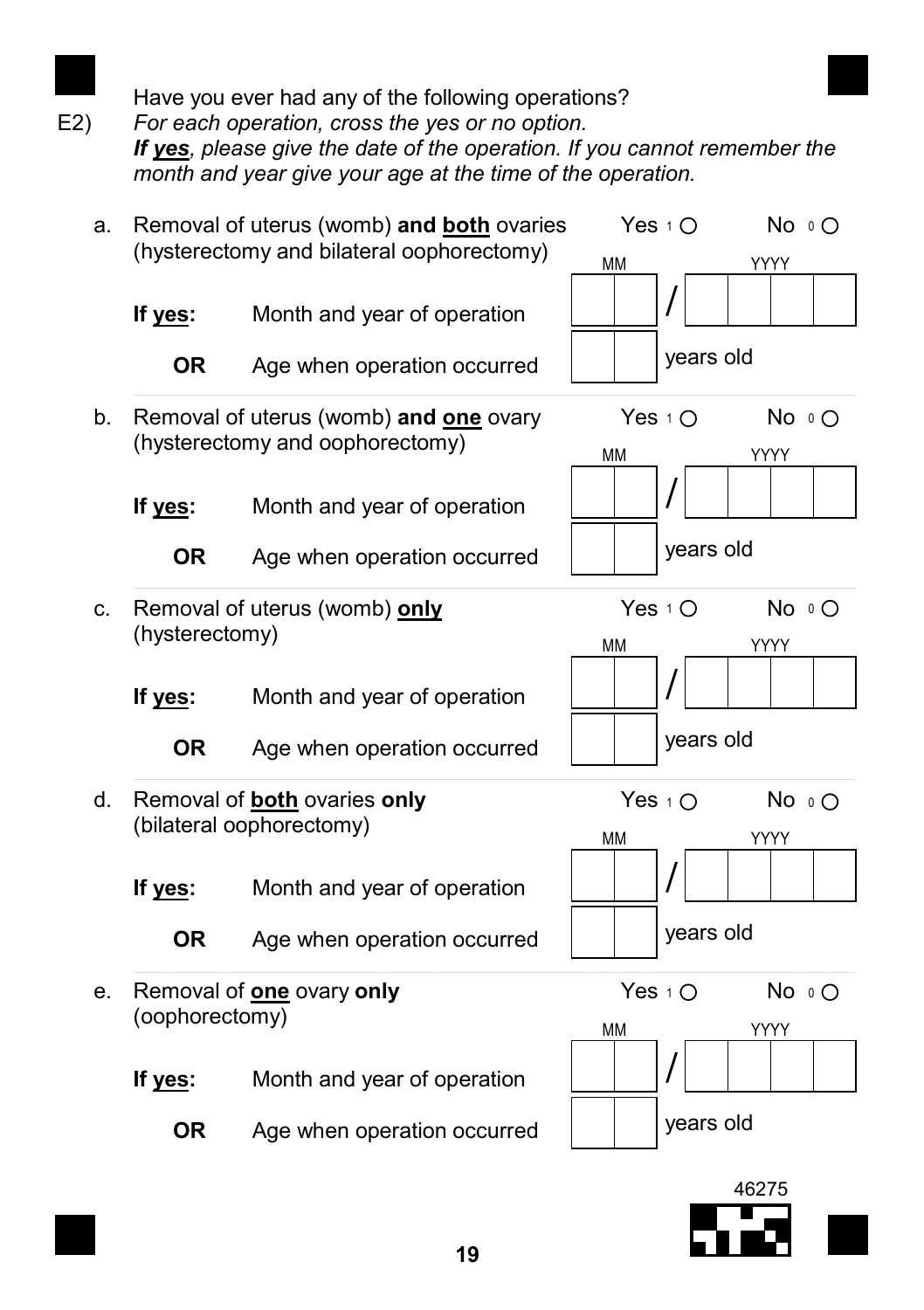

Yes  $1^\circ$  $No \circ O$ 

If yes, please go to part c of this question, below

a. If no, were your periods stopped by: Please select all that apply.

| Surgery                       |          | Chemotherapy or<br>radiation therapy | $2 \mid$ |
|-------------------------------|----------|--------------------------------------|----------|
| Pregnancy or<br>breastfeeding | $3 \Box$ | Menopause                            |          |
| Contraception $5\Box$         |          | Other reason<br>(please specify)     | 6        |
|                               |          |                                      |          |
|                               |          |                                      |          |

b. Have you **ever** experienced hot flushes and/or night sweats?

| Never $1 \circ$<br>Rarely $2 \circlearrowright$ | Sometimes $3 \circ$ | Often $4O$ |
|-------------------------------------------------|---------------------|------------|
|-------------------------------------------------|---------------------|------------|

#### Now please turn to the next page

c. In the last 3 months have you had a period or menstrual bleeding?

Yes  $10$  No  $0$ 

d. When was your last period? Include current period if bleeding now.

OR, if you cannot remember the month and year, please give your age at the time:



e. In the last 12 months, have you experienced hot flushes and/or night sweats?

Never  $1^1$  O  $\leq$  Rarely  $2^1$  O  $\leq$  Sometimes  $3^1$  Often  $4$ 

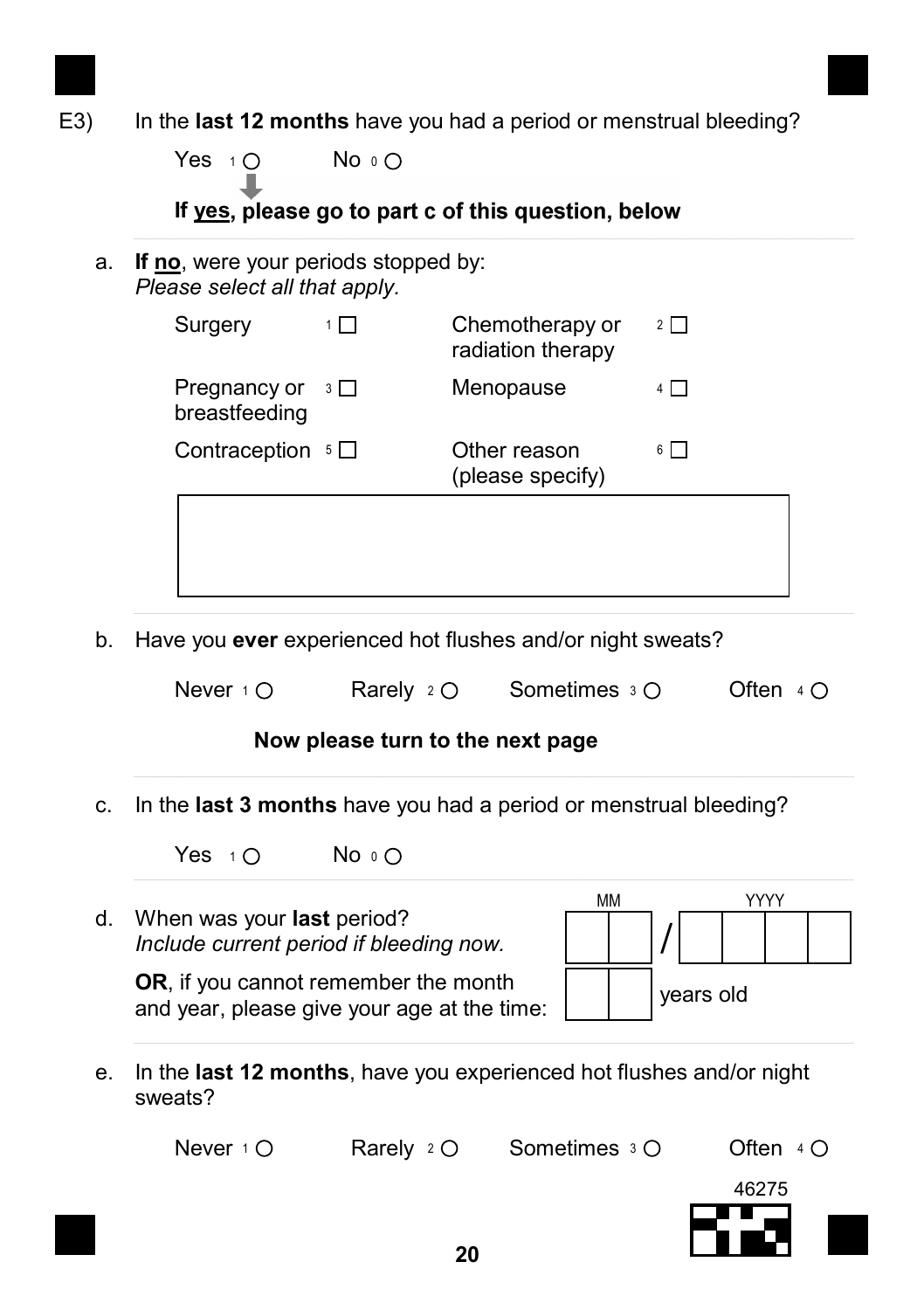These questions are for everybody. If you are still having periods tell us about the most recent changes. If your periods have stopped, tell us about the changes before your last period.

Please describe your most recent periods:

| E4) | How many days does/did bleeding usually last?<br>days                                                                                                                                                                                               |                                                     |  |  |  |
|-----|-----------------------------------------------------------------------------------------------------------------------------------------------------------------------------------------------------------------------------------------------------|-----------------------------------------------------|--|--|--|
| E5) | Have you ever had hormone replacement therapy (HRT)?                                                                                                                                                                                                |                                                     |  |  |  |
|     | Yes $1$ O                                                                                                                                                                                                                                           | No O ighthall If no, please go to question E6 below |  |  |  |
| a.  | When did you first start HRT? What year?                                                                                                                                                                                                            | YYYY                                                |  |  |  |
|     | OR, if you cannot remember the year,<br>please give your age at the time:                                                                                                                                                                           | years old                                           |  |  |  |
|     | b. Are you currently on HRT?                                                                                                                                                                                                                        |                                                     |  |  |  |
|     | No O<br>Yes $10$                                                                                                                                                                                                                                    |                                                     |  |  |  |
|     | If yes, please go to question E6 below                                                                                                                                                                                                              |                                                     |  |  |  |
| C.  | When did you stop? What year?                                                                                                                                                                                                                       | YYYY                                                |  |  |  |
|     | OR, if you cannot remember the year,<br>please give your age at the time:                                                                                                                                                                           | years old                                           |  |  |  |
| E6) | While many women experience morning sickness when they are pregnant<br>there are differences in how severe morning sickness is. Thinking about<br>the pregnancy where you had the worst morning sickness, did you:<br>Please select all that apply. |                                                     |  |  |  |
|     | Speak to a doctor or nurse about it                                                                                                                                                                                                                 | $1\Box$                                             |  |  |  |
|     | Get admitted to hospital                                                                                                                                                                                                                            | $2 \Box$                                            |  |  |  |
|     | Require medication to control it                                                                                                                                                                                                                    | $3 \Box$                                            |  |  |  |
|     | Terminate the pregnancy                                                                                                                                                                                                                             | $4\Box$                                             |  |  |  |
|     | Lose weight                                                                                                                                                                                                                                         | $5\Box$                                             |  |  |  |
|     | Not applicable                                                                                                                                                                                                                                      | 9   I<br>46275                                      |  |  |  |

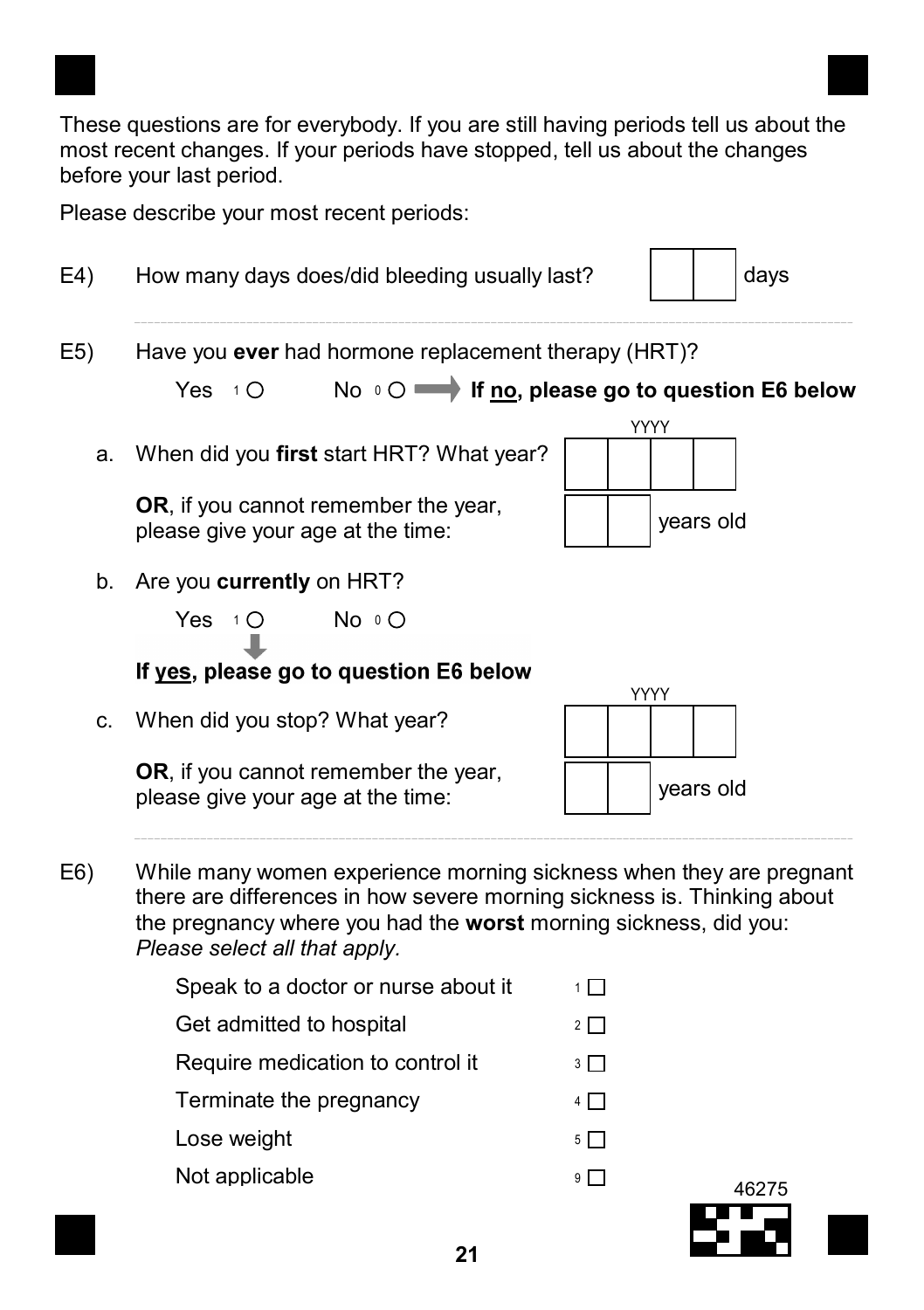We would like to ask some questions about traumatic experiences you may have experienced in your life. Some of them can be related to your experiences in pregnancy and birth and others can be related to assault or other kind of events. These questions will allow researchers to explore the influences on post-traumatic stress disorder (PTSD).

E7) Some experiences in life can be frightening, horrible or traumatic. Have you ever had an experience like that? Please select all that apply.

|     | No<br>If no, please go to section F on the next page<br>$0\Box$                                                                            |                |                              |                                  |  |  |
|-----|--------------------------------------------------------------------------------------------------------------------------------------------|----------------|------------------------------|----------------------------------|--|--|
|     | Yes, related to pregnancy (conception,<br>$1\Box$<br>pregnancy, birth or postpartum complications)                                         |                |                              |                                  |  |  |
|     | Yes, related to an assault or another kind of event                                                                                        |                |                              | $2 \mid \cdot \mid$              |  |  |
| E8) | Did any of the following often happen afterwards for at least one month?<br>Please select all that apply on each line.                     |                |                              |                                  |  |  |
|     |                                                                                                                                            | No             | Yes, related<br>to pregnancy | Yes, related to<br>another event |  |  |
| a.  | Had nightmares about the<br>experience/s or thought about the<br>experience/s when you did not<br>want to?                                 | $\circ \Box$   | $1\Box$                      | $2\Box$                          |  |  |
| b.  | Tried hard not to think about the<br>experience/s or went out of your way<br>to avoid situations that reminded you<br>of the experience/s? | $\circ$ $\Box$ | $1\Box$                      | $2\Box$                          |  |  |
| C.  | Been constantly on guard, watchful,<br>or easily startled?                                                                                 | $0$ $\Box$     | $1\Box$                      | $2\Box$                          |  |  |
| d.  | Felt numb or detached from people,<br>activities, or your surroundings?                                                                    | $\circ$ $\Box$ | $1\Box$                      | $2\Box$                          |  |  |
| е.  | Felt guilty or unable to stop blaming<br>yourself or others for the experience/s<br>or any problems the experience/s may<br>have caused?   | $\circ$ $\Box$ | $1\Box$                      | $2\Box$                          |  |  |
|     |                                                                                                                                            |                |                              | 46275                            |  |  |
|     |                                                                                                                                            |                |                              |                                  |  |  |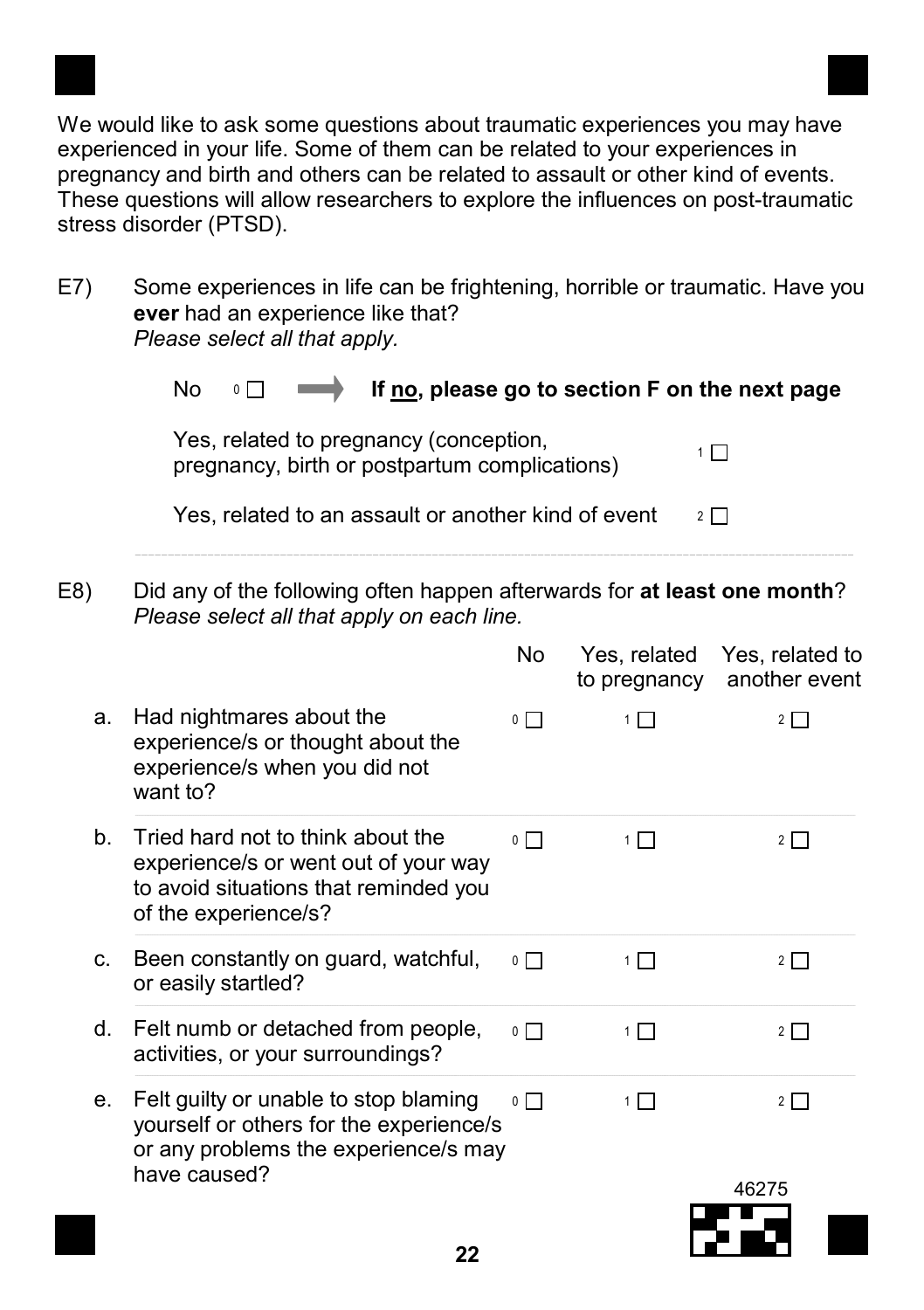## Section F: Shaping the Future

We are currently planning the next few years of Children of the 90s and would be very interested in hearing your thoughts about our future activities. Please be aware that your responses to these questions are anonymous and will not change how we contact you about future data collections. If you have any questions about your involvement, please contact us. Our contact details can be found at the back of this booklet.

F1) What data collection activities would you consider taking part in, in the future? Please select all that apply.

> **Questionnaires** Clinic visits in Bristol Clinic visits outside Bristol Remote data collection using e.g. smartphones or wearable  $1\Box$  $2\Box$  $3\Box$  $4\Box$

devices such as activity monitors

#### If you wouldn't consider filling in questionnaires please go to question F2 on the next page

a i. What type of questionnaires would you prefer?

| One large questionnaire $1 \circlearrowright$ | Shorter questionnaires more $2^{\circ}$ |
|-----------------------------------------------|-----------------------------------------|
| every year or two                             | regularly (e.g. a section at a          |
|                                               | time)                                   |

ii. If we stopped sending out paper copies of questionnaires would you switch to completing them online?

I already complete online 2



No  $\circ$   $\circ$ 

Don't know  $9^\circ$ 

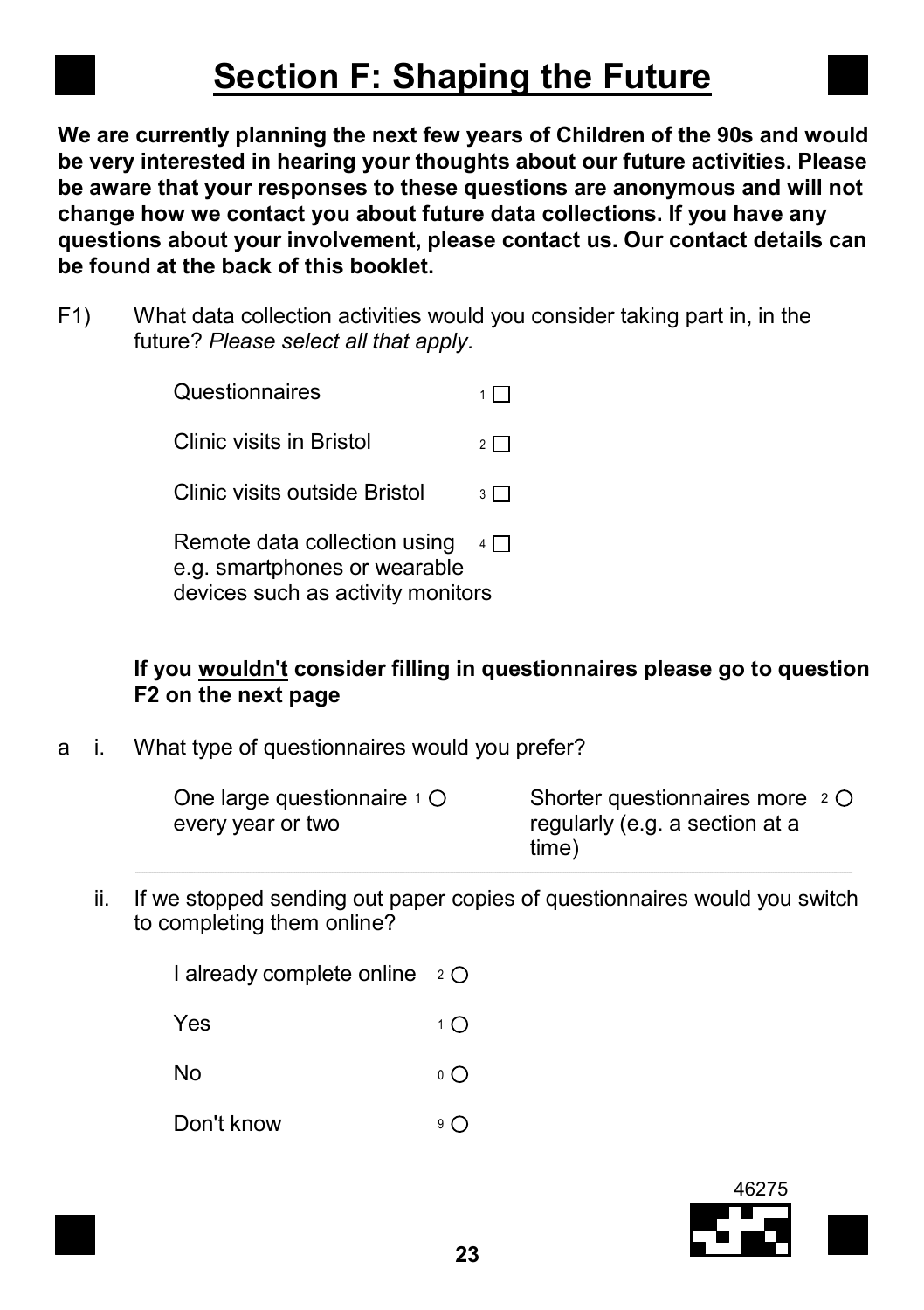

#### F2) What would make visiting a clinic difficult for you? Please select all that apply.

|                                                                                     | $1\Box$ | Too busy                     | $2\Box$                   |
|-------------------------------------------------------------------------------------|---------|------------------------------|---------------------------|
| Childcare issues                                                                    | $3\Box$ | Caring responsibilities      | 4 □                       |
| Too far to travel                                                                   | $5\Box$ | Difficulties with travelling | $6\Box$                   |
| Previous clinic visits<br>have taken too long                                       | $7\Box$ | Nothing                      | ◦⊓                        |
| Other (please specify) $8 \square$                                                  |         |                              |                           |
|                                                                                     |         |                              |                           |
|                                                                                     |         |                              |                           |
|                                                                                     |         |                              |                           |
|                                                                                     |         |                              |                           |
| What could we do to make visiting a clinic easier?<br>Please select all that apply. |         |                              |                           |
| Flexible appointments                                                               | $1\Box$ | Help with childcare          |                           |
| (e.g. weekends, evenings)                                                           |         |                              |                           |
| Contribution to travel costs $\sqrt{3}$                                             |         | Nothing                      | $2\Box$<br>$\circ$ $\Box$ |

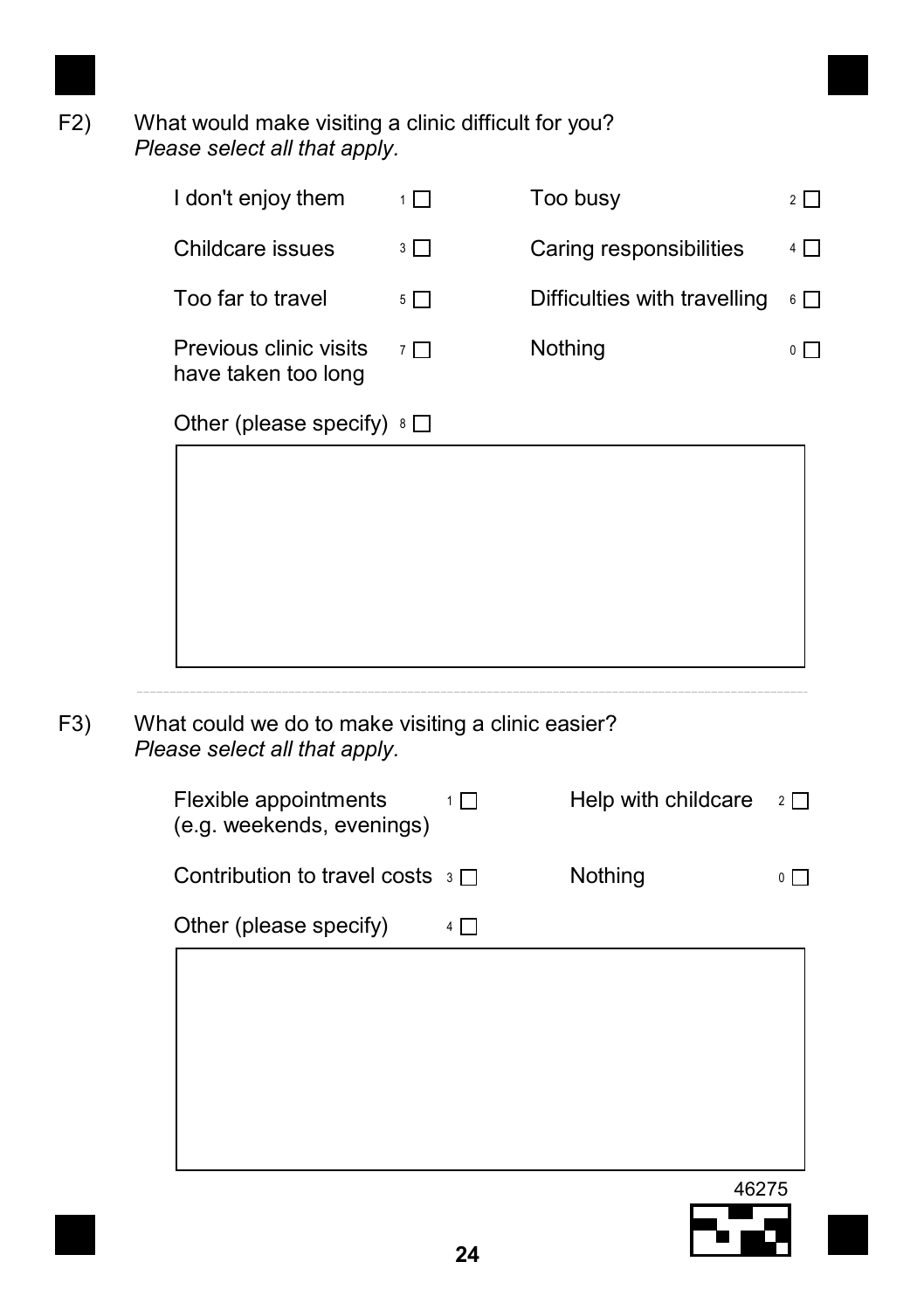

F4) Please tell us the reasons why you take part in Children of the 90s. Please select all that apply.

| Benefits to society and/or<br>future generations | $-1\Box$ | Scientific interest        |
|--------------------------------------------------|----------|----------------------------|
| I've always done it                              | $3 \mid$ | Family expectations $\Box$ |
| Other (please specify)                           | 5 I      |                            |
|                                                  |          |                            |
|                                                  |          |                            |

F5) Do you take part in any other research projects?

| Yes $1^\circ$ O | No $\circ$ O $\longrightarrow$ If no, please go to question F6 on the |
|-----------------|-----------------------------------------------------------------------|
|                 | next page                                                             |

a. What are these other research projects about? Please select all that apply.

| Physical Health | $1\Box$ | Mental health | $2 \Box$ |
|-----------------|---------|---------------|----------|
|                 |         |               |          |

| Psychological (such as $\sqrt{3}$ $\Box$<br>IQ tests, memory etc) | Other (please)<br>specify) | $4\Box$ |
|-------------------------------------------------------------------|----------------------------|---------|
|                                                                   |                            |         |

F6) Does the free draw (to win an iPad) encourage you to complete the questionnaire?

| Yes                                          | 1 O          |
|----------------------------------------------|--------------|
| No, I would complete anyway                  | 2 $\bigcirc$ |
| No, I prefer not to enter prize draws $\Box$ |              |
| I didn't know there was a prize draw         | $4^\circ$    |



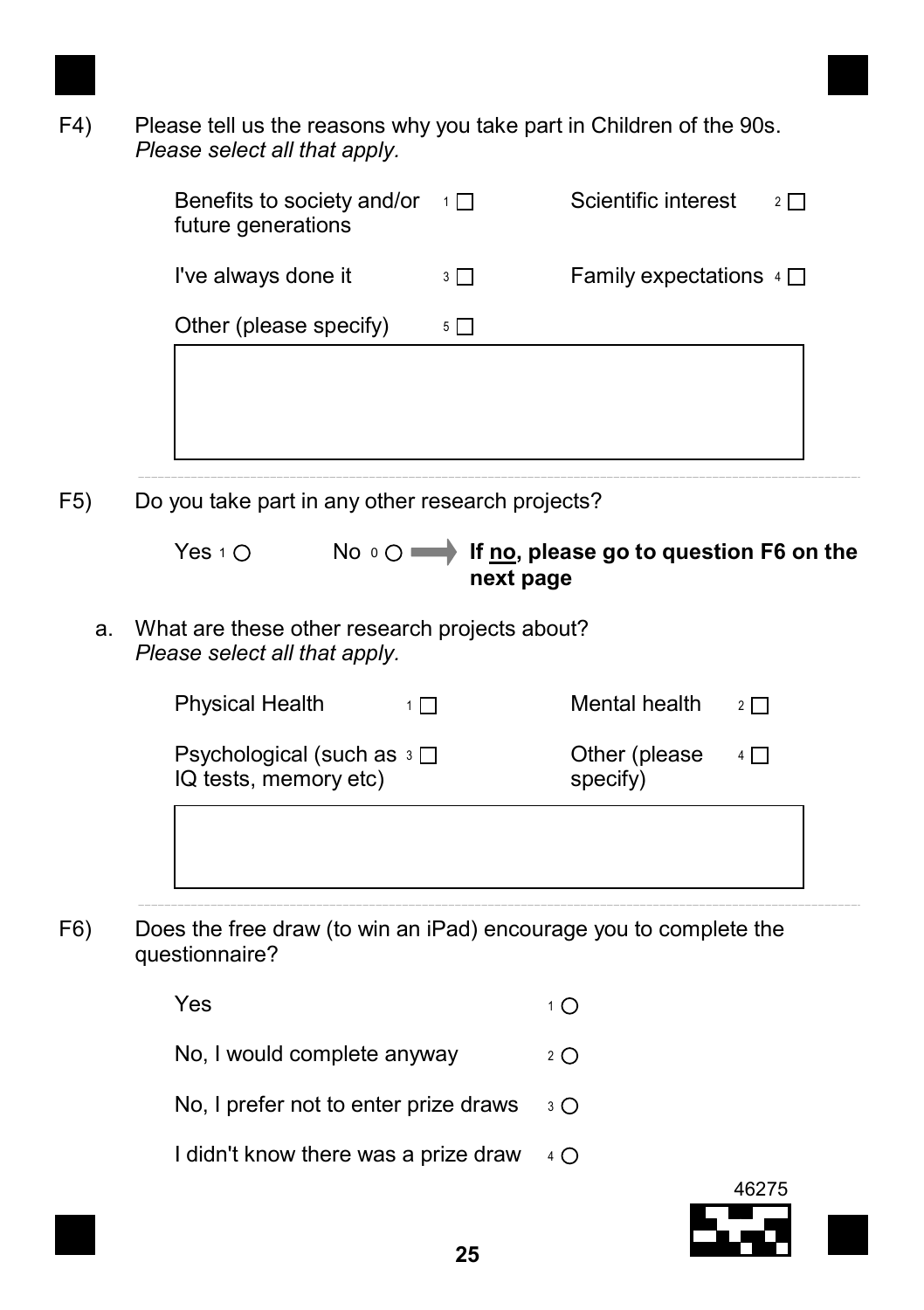## Section G: Completing the Questionnaire

G1) What is your date of birth?



G2) What is today's date?

Being able to let you know Children of the 90s news and invite you to take part in clinics and questionnaires is really important to us.

## If you want to update the details that we have for you please visit: childrenofthe90s.ac.uk/update-your-details

Extra space for answering questions Please clearly indicate the question number(s) your answer applies to.